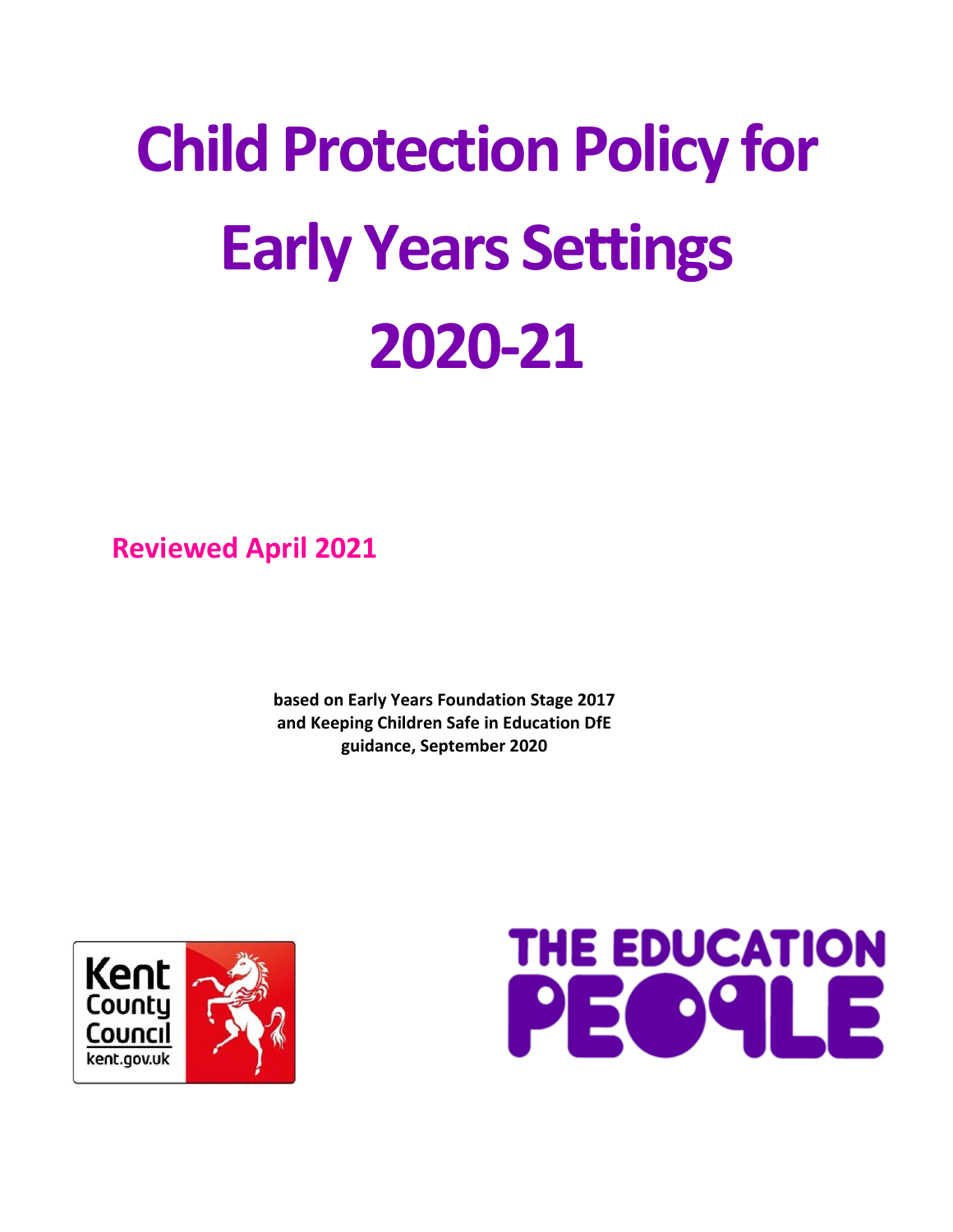# **The Little Learning Tree Preschool Child Protection Policy**

**This is a core policy that forms part of the induction for all staff. It is a requirement that all members of staff have access to this policy and sign to say they have read and understood its contents**.

Date written: April 2021 Date of last update: May 2021 Date agreed and ratified by Hayley Coombes April 2021 Date of next review: April 2022

**This policy will be reviewed at least annually and/or following any updates to national and local guidance and procedures**

# **Key Contacts**

|                                | <b>Name</b>                                   | Contact information e.g. setting<br>email/phone number |
|--------------------------------|-----------------------------------------------|--------------------------------------------------------|
| <b>Designated</b>              | <b>HAYLEY COOMBES</b>                         | 07948085991                                            |
| <b>Safeguarding Lead (DSL)</b> |                                               | thelittlelearningtreepreschool@outlook.com             |
| <b>Deputy Designated</b>       | <b>SARAH COOK</b>                             | 07948085991                                            |
| <b>Safeguarding Lead</b>       |                                               |                                                        |
| <b>Manager/Proprietor</b>      | <b>HAYLEY COOMBES</b><br><b>ALICE PENFOLD</b> |                                                        |
| Other key staff                | ALICE PENFOLD - DSL<br>AT SHOWFIELDS SITE     | 07925177730                                            |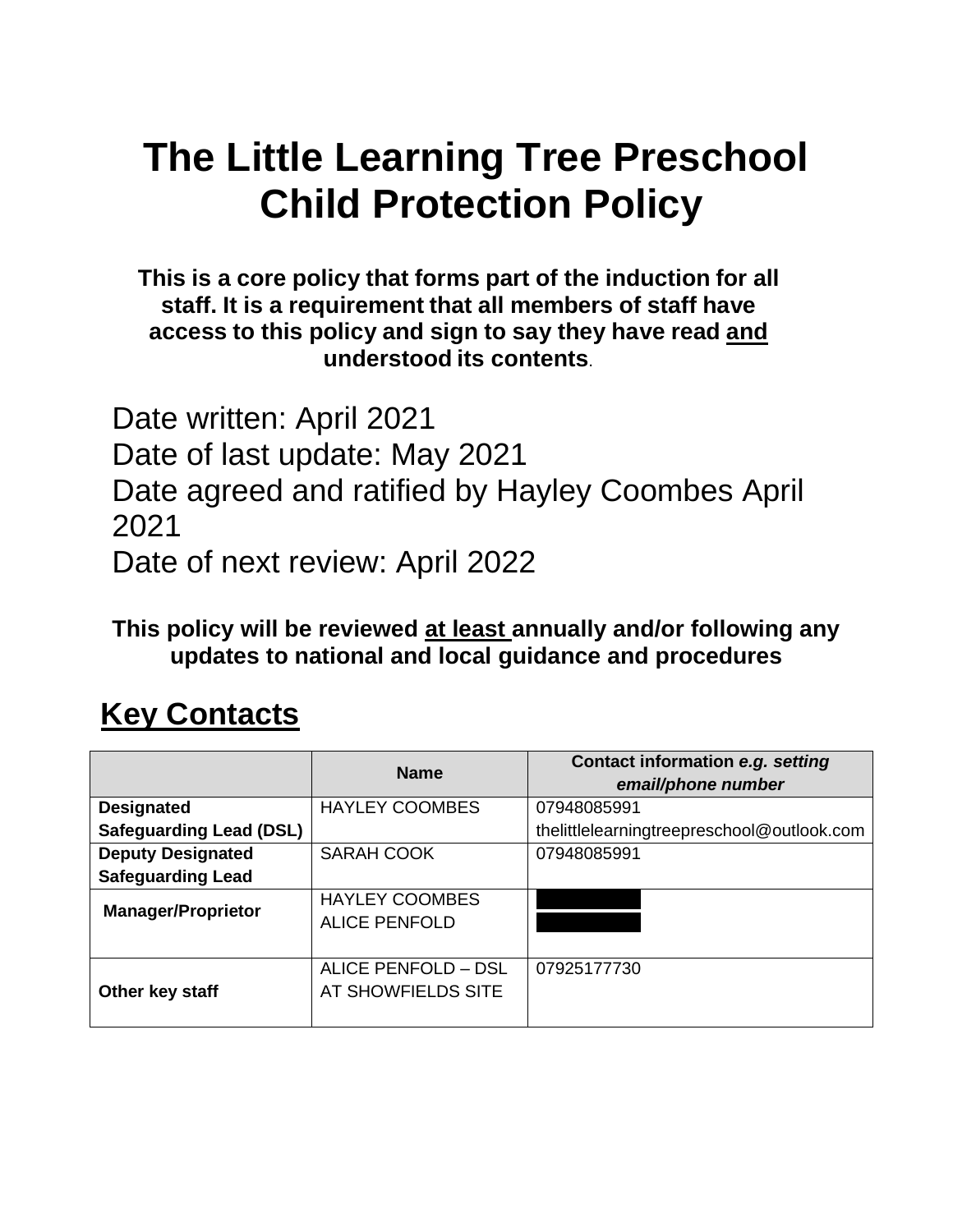## **Contents**

What to do if you have a welfare concern flowchart

- 1. Introduction and Ethos
- 2. Policy Context

3. Definition of Safeguarding

4. Related Safeguarding Policies

5. Policy Compliance, Monitoring and Review

6. Key Responsibilities

7. Recognising indicators of abuse and neglect

- 8. Child Protection Procedures
- 9. Record Keeping

10.Multi-Agency Working

11.Confidentiality and Information Sharing

- 12.Complaints
- 13.Staff Induction and Training

14.Safe Working Practice

15.Supervision and Support

16.Safer Recruitment, Suitable Persons and Disqualification

17.Allegations Against Members of Staff and Volunteers

18.Peer on Peer Abuse

19.Mental Health

20.Safeguarding Children with Special Educational Needs and Disabilities

21.Online Safety

22.Educational Programmes and Staying Safe

23.Security

24.Local Support

Appendix 1: Categories of Abuse

Appendix 2: National Support Organisations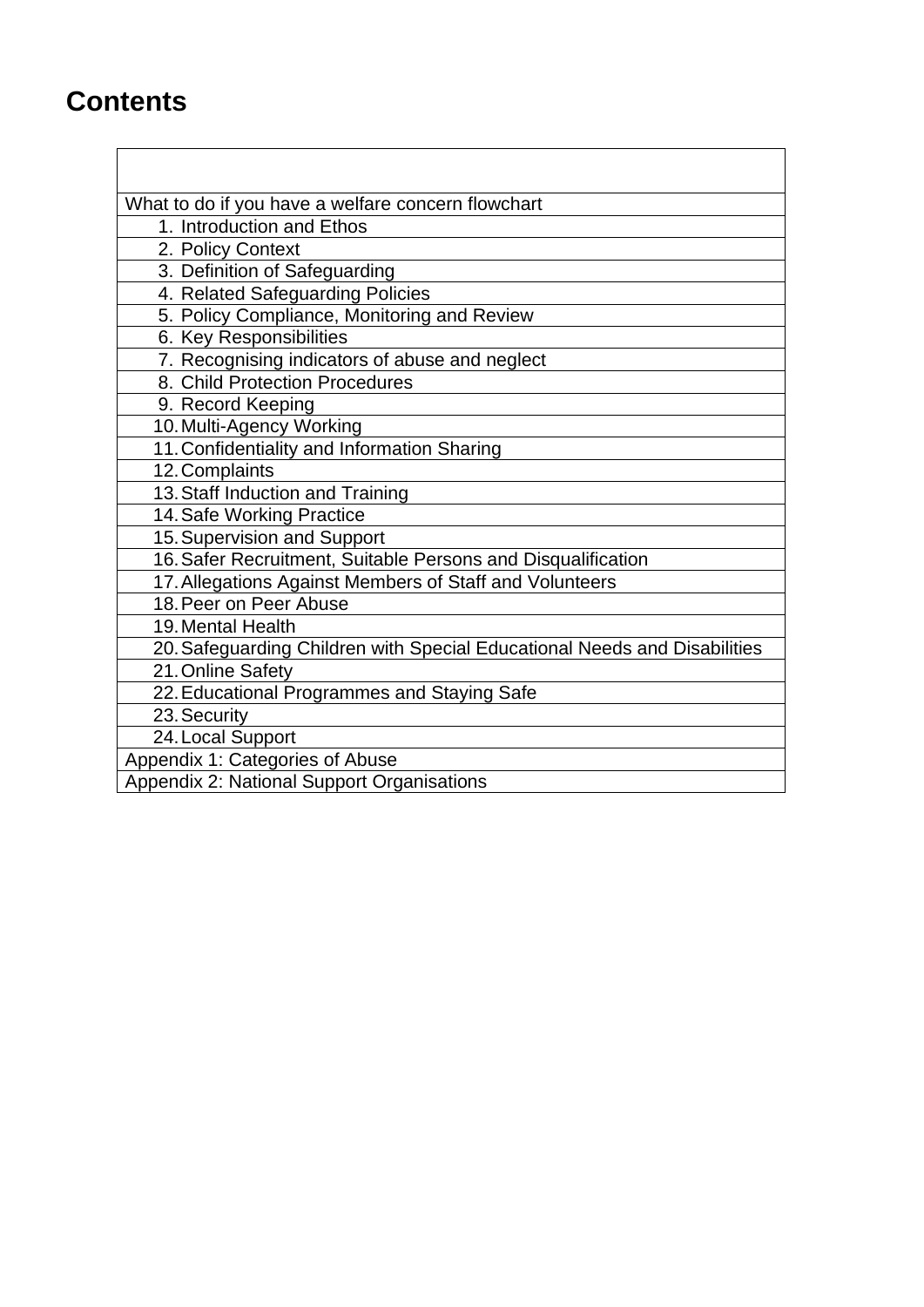#### **What to do if you have a welfare concern**



For example

- $\circ$  Something a child has said e.g. allegation of harm
- o Child's appearance may include unexplained marks as well as dress
- o Behaviour change
- o Witnessed concerning behaviour

#### **Act immediately and record your concerns. If urgent, speak to a DSL first.**

- Follow the settings procedure (Green welfare form kept in office)
	- o Reassure the child
	- o Clarify concerns, using open questions if necessary (**TED**: **T**ell, **E**xplain, **D**escribe)
	- o Use child's own words, record facts not opinions.
	- o Sign and date your records
	- o Seek support for yourself if required from DSL- Hayley or Sarah or Alice



At all stages, the child's circumstances will be kept under review The DSL/Staff will re-refer if required to ensure the **child's safety** is **paramount**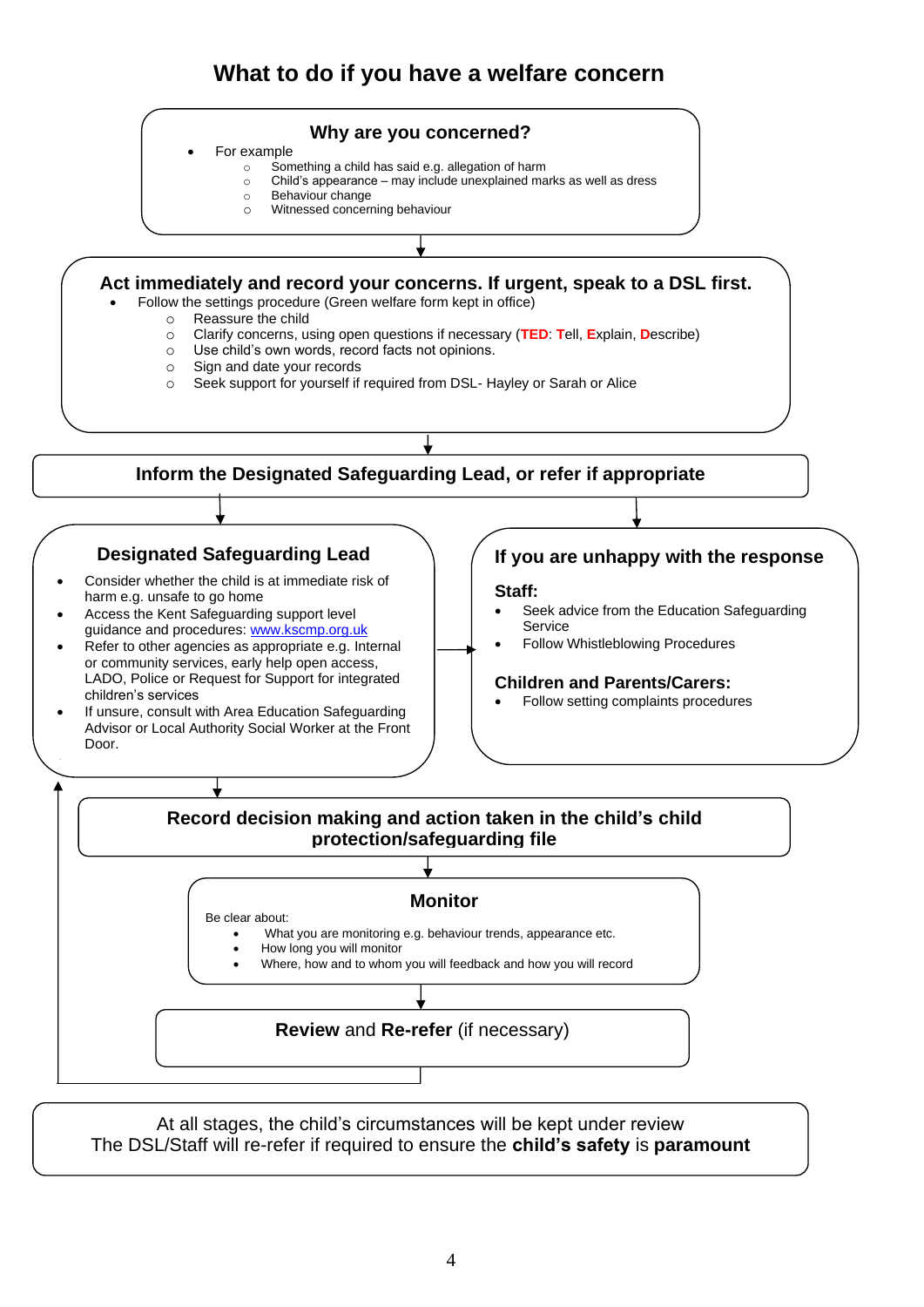#### **1. Introduction and Ethos**

- *Every child deserves the best possible start in life and the support that enables them to fulfil their potential. Children develop quickly in the early years and a child's experiences between birth and age five have a major impact on their future life chances. A secure, safe and happy childhood is important in its own right*.' (EYFS 2017)
- Staff working with children at The Little Learning Tree Preschool will maintain an attitude of 'it could happen here' where safeguarding is concerned.
- The Hayley Coombes of The Little Learning Tree Preschool believe that all those directly involved with our setting have an essential role to play in making it safe and secure. Our setting aims to create the safest environment within which every child has the opportunity to achieve their full potential and we take seriously our responsibility to promote the welfare and safeguard all the children and young people entrusted to our care.
- As part of the safeguarding ethos of the setting we are committed to:
	- o Maintaining children's welfare as our paramount concern
	- o Providing an environment and culture in which children feel safe, secure, valued and respected, confident to talk openly and sure of being listened to
	- o Developing appropriate and positive relationships between children and the adults that care for them
	- o Providing suitable support and guidance so that children have a range of appropriate adults who they feel confident to approach if they are in difficulties
	- o Using learning opportunities to increase self-awareness, self-esteem, assertiveness and decision making. This is so that young children develop a range of contacts and strategies to ensure their own protection and understand the importance of protecting others
	- $\circ$  Working with parents/carers to build an understanding of the setting's responsibility to ensure the welfare of all children including the need for referral to other agencies in some situations
	- $\circ$  Ensuring all staff have regular and appropriate training (including induction) to enable them to recognise the signs and symptoms of abuse and ensure they are aware of the setting's procedures and reporting mechanisms
	- o Monitoring children who have been identified as 'in need' including the need for protection, keeping confidential records which are stored securely and shared appropriately with other professionals.
	- o Developing effective and supportive liaison with other agencies.
- The Little Learning Tree Preschool adheres to the KSCMP Safeguarding Children Procedures. The full KSCMP procedures document and additional guidance relating to specific safeguarding issues can be found on the KSCMP website: [www.kscmp.org.uk](http://www.kscmp.org.uk/)

#### **2. Policy Context**

- This policy has been developed in accordance with the principles established by the Children Acts 1989 and 2004 and has due regard to the related guidance. This includes:
	- o DfE Keeping Children Safe in Education 2020 (KCSIE)
	- o Working Together to Safeguard Children 2018 (WTSC)
	- o Ofsted: Education Inspection Framework' 2019
	- o Framework for the Assessment of Children in Need and their Families 2000
	- o Kent and Medway Safeguarding Children Procedures (Online)
	- o Early Years and Foundation Stage Framework 2017 (EYFS)
	- This policy has been implemented to ensure compliance with section 3, the safeguarding and welfare requirements of the EYFS.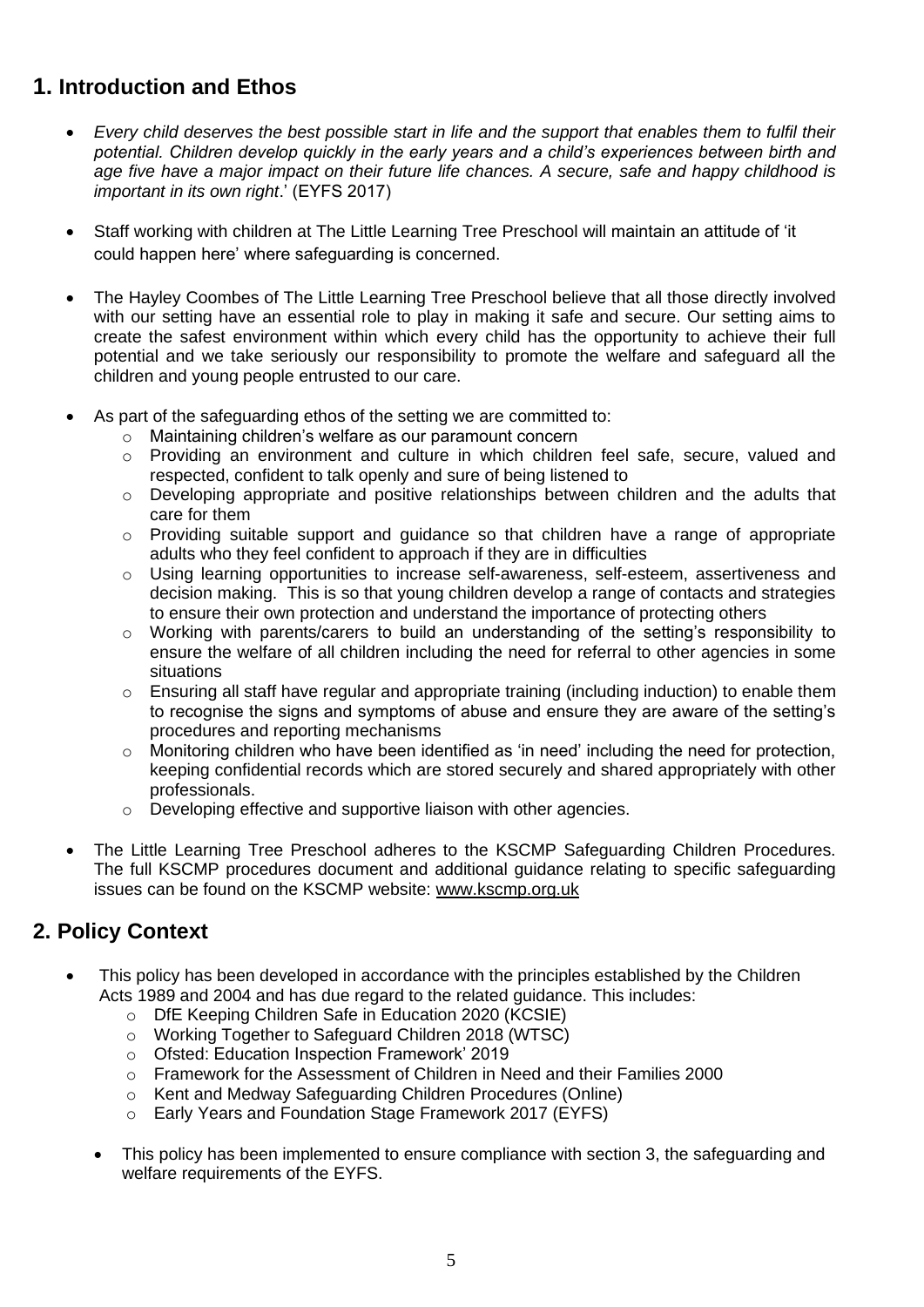- The way the setting is currently operating in response to coronavirus (Covid-19), however, our safeguarding principles in accordance with KCSIE 2020 and related government guidance, remain the same. We will continue to follow government guidance and will amend this policy, as necessary.
- We acknowledge that some children may return to the setting having been exposed to a range of adversity and trauma including bereavement, anxiety and in some cases increased welfare and safeguarding risks. We will work with local services (such as health and the local authority) to ensure necessary services and support are in place to support children and their families.

#### **3. Definition of Safeguarding**

- Working Together to Safeguard Children (2018) states that safeguarding and promoting the welfare of children is defined as:
	- o protecting children from maltreatment.
	- $\circ$  preventing impairment of children's mental and physical health or development.
	- o ensuring that children grow up in circumstances consistent with the provision of safe and effective care; and
	- o taking action to enable all children to have the best outcomes.
- It also reminds us that safeguarding **"***is everyone's responsibility" (*WTSC). *Everyone who comes into contact with children and families has a role to play.* Everyone should consider wider environmental factors in a child's life that may be a threat to their safety and/or welfare.
- The setting acknowledges that this policy will incorporate a range of specific safeguarding issues including (but not limited to):
	- o Abuse and neglect
	- o Bullying, including cyberbullying
	- o Children with family members in prison
	- o Children Missing Education (CME)
	- o Child missing from home or care
	- o Child Sexual Exploitation (CSE)
	- o Child Criminal Exploitation (CCE)
	- o Contextual safeguarding (risks outside the family home)
	- o County lines and gangs
	- o Domestic abuse
	- o Drugs and alcohol misuse
	- o Fabricated or induced illness
	- o Faith abuse
	- o Gender based abuse and violence against women and girls
	- o Hate
	- o Homelessness
	- o Human trafficking and modern slavery
	- o Mental health
	- o Nude or semi-nude image sharing, aka youth produced/involved sexual imagery or "Sexting"
	- o Online safety
	- o Peer on peer abuse
	- o Preventing radicalisation and extremism
	- o Private fostering
	- o Relationship abuse
	- o Serious Violence
	- o Sexual Violence and Sexual Harassment
	- $\circ$  So-Called honour-based abuse including Female Genital Mutilation (FGM) and forced marriage
	- o Upskirting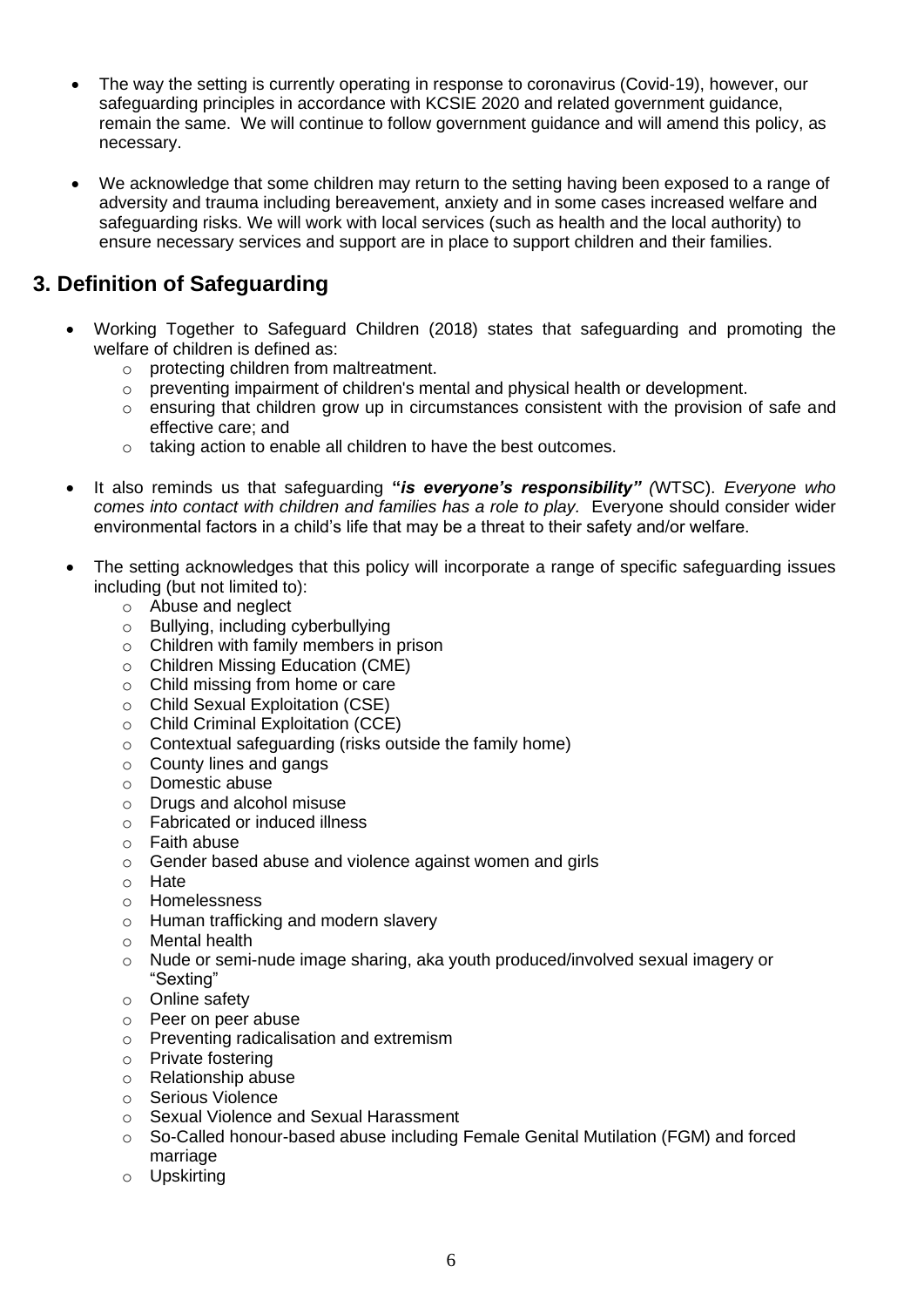- Annex A of 'Keeping Children Safe in Education' (KCSIE) contains important additional information about specific forms of abuse and safeguarding issues. Staff at the setting who work directly with children will read this annex.
- If staff have any concerns about a child's welfare, they should act on them immediately. They should follow this child protection policy and speak to the Designated Safeguarding Lead (or deputy).

#### **4. Related Safeguarding Policies**

- The Little Learning Tree Preschool will review this policy at least annually. The policy will be revised following any national or local policy updates, any local child protection concerns and/or any changes to our procedures.
- We are aware that safeguarding is fundamental to the welfare of all children in our care. This policy is therefore one of a series in the setting's integrated safeguarding portfolio and should be read in conjunction with the policies as listed below:
	- o Behaviour Management
	- o Code of Conduct/Behaviour policy
	- o Online Safety: Mobile Technology and Social Media
	- o Anti-Bullying
	- o Data Protection and Information Sharing
	- o Image Use
	- o Drugs
	- o Nappy changing
	- o Health and Safety
	- o Risk Assessments (e.g. trips, use of technology, setting reopening)
	- o First Aid and Accidents (including medicines)
	- o Managing Allegations Against Staff
	- o Code of Conduct for Staff, including Acceptable Use of Technology (AUP)
	- o Safer Recruitment
	- o Whistleblowing

#### **Supporting Guidance (to be read and followed alongside this document)**

- o "Guidance for Safer Working Practice for Adults who Work with Children and Young People in Education Settings" - Safer Recruitment Consortium, May 2019.
- "What to do if you are worried a child is being abused" DfE, March 2015
- o Early Years Foundation Stage 2017 Welfare Requirements
- These documents can be found in the office

#### **5. Policy Compliance, Monitoring and Review**

- The Little Learning Tree Preschool will review this policy at least annually. The policy will be revised following any national or local policy updates, any significant national events, local child protection concerns and/or any changes to our procedures.
- All staff (including temporary staff and volunteers) will be provided with a copy of this policy and part one of KCSIE.
- Parents/carers can obtain a copy of the Child Protection Policy and other related policies on request. Additionally, our policies can be viewed via our website www.thelittlelearningtreepreschool.co.uk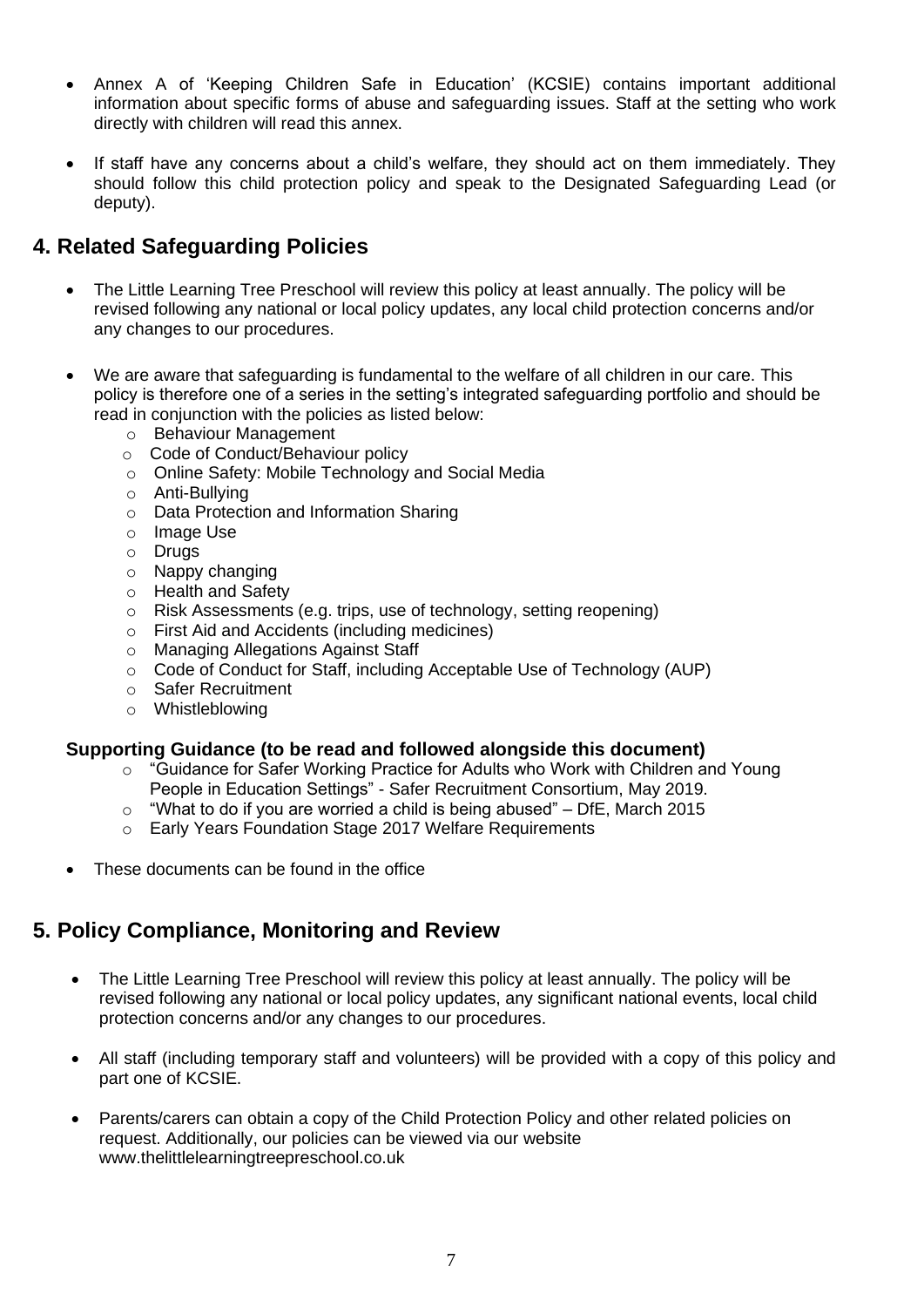• The policy forms part of our development plan and will be reviewed annually by Hayley Coombes which has responsibility for oversight of safeguarding and child protection systems.

#### **6. Key Responsibilities**

- The leadership team have read and will follow the relevant safeguarding guidance as applicable to the setting, including the EYFS and KCSIE 2020.
- The owners and leadership team will ensure that the Designated Safeguarding Lead is supported in their role.

#### **6.1 The Designated Safeguarding Lead (DSL)**

- The EYFS 2017 states; *'a practitioner must be designated to take lead responsibility for safeguarding children in every setting'.* Hayley Coombes whose responsibility it is to ensure all legal requirements are met, have appointed an appropriately qualified and experienced Designated Safeguarding Lead (DSL) to fulfil this role in our setting.
- Hayley Coombes is the settings Designated Safeguarding Lead. Additionally, The Little Learning Tree Preschool have appointed Deputy DSLs Sarah Cook and Alice Penfold (based at showfields) who have delegated responsibilities and will act in the DSLs absence.
- The Little Learning Tree Preschool is committed to ensuring that the DSL is properly supported in being able to carry out this role fully, including providing them with appropriate time and resources away from other job commitments.
- The DSL has overall responsibility for the day to day oversight of safeguarding and child protection systems in The Little Learning Tree Preschool. Whilst the activities of the DSL may be delegated to the deputies, the ultimate lead responsibility for safeguarding and child protection remains with the DSL and this responsibility will not be delegated.
- The DSL will undergo appropriate and specific training to provide them with the knowledge and skills required to carry out their role. Deputy DSLs are trained to the same standard as the DSL. The DSL and any deputy DSLs training will be updated formally every two years, but their knowledge and skills will be updated through a variety of methods at regular intervals and at least annually.
- The manager will be kept informed of any significant issues by the DSL.
- The DSL (and deputies) will be provided with sufficient time so they can provide appropriate support to staff and children regarding any new safeguarding and welfare concerns following Covid-19. This may include handling of referrals to integrated social care and working with other agencies where appropriate.

#### • **It is the role of the DSL to:**

- $\circ$  Act as the central contact point for all staff to discuss any safeguarding concerns
- $\circ$  Maintain a confidential recording system for safeguarding and child protection concerns
- o Coordinate safeguarding action for individual children
	- When supporting children with a social worker or looked after children the DSL should have the details of the child's social worker.
- $\circ$  Liaise with other agencies and professionals in line with WTSC 2018 and KCSIE 2020.
- $\circ$  Ensure that locally established procedures as put in place by the three safeguarding partners (KSCMP), including referrals, are followed, as necessary.
- $\circ$  Represent, or ensure the setting is appropriately represented at multi-agency safeguarding meetings (including Child Protection conferences)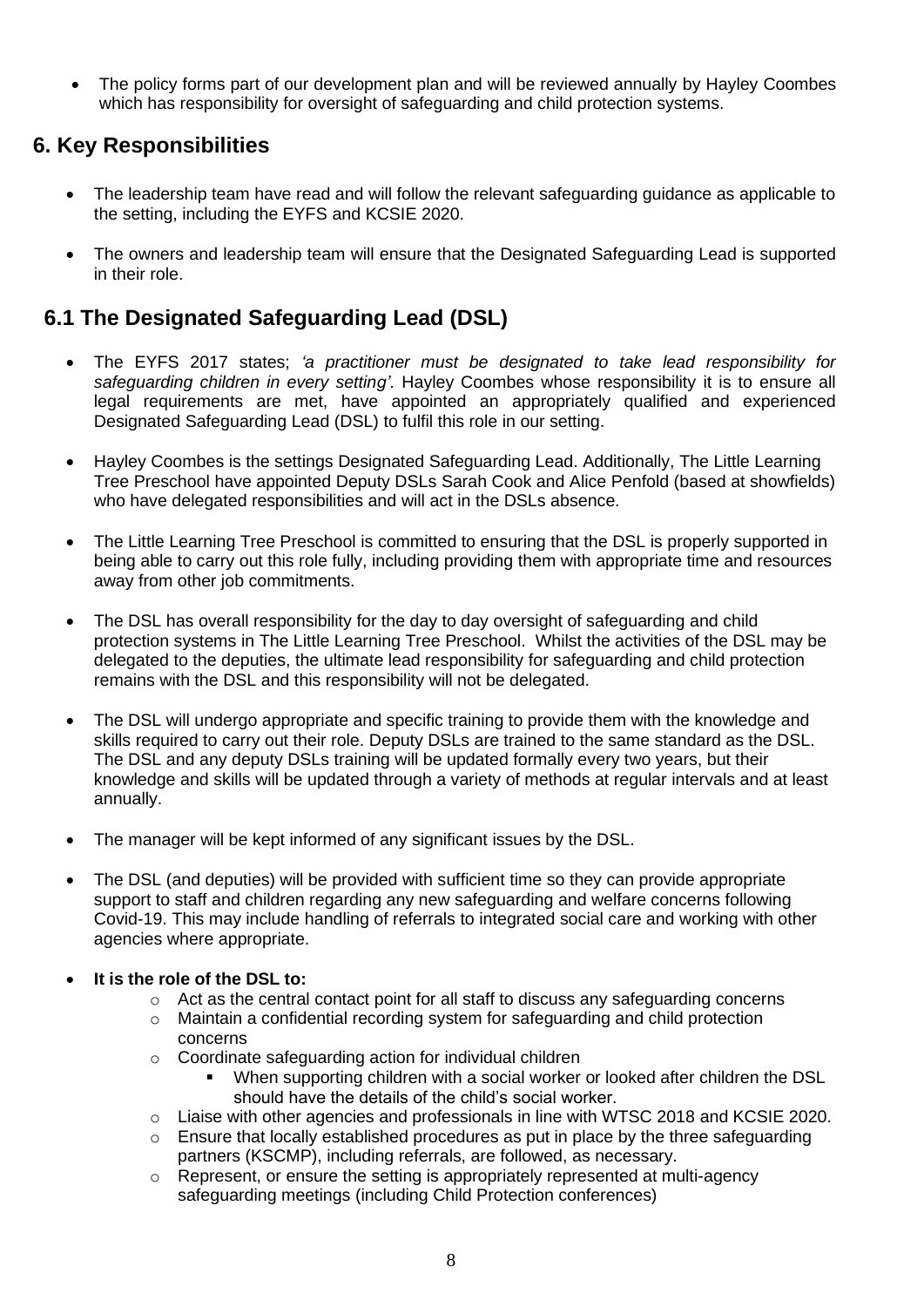- $\circ$  Manage and monitor the settings role in any multi-agency plan for a child.
- $\circ$  Ensure adequate and appropriate DSL cover arrangements fin response to any closures and out of hours and/or out of term activities.
- o Ensure all staff access appropriate safeguarding training and relevant updates in line with the recommendations within EYFS 2017 and KCSIE (2020)

#### o **6.2 All staff**

• The EYFS 2017 requires providers *'to take all necessary steps to keep children safe and well'*' and accordingly, everyone involved in the care of young children has a role to play in their protection. All members of staff in the setting are part of the wider safeguarding system for children and are in a unique position to observe any changes in a child's behaviour or appearance.

#### • **All members of staff have a responsibility to:**

- $\circ$  have a responsibility to identify children who may be in need of extra help or who are suffering, or are likely to suffer, significant harm.
- o have a duty of care to take appropriate action and work with other services as needed.
- o provide a safe environment in which children can learn.
- o Be prepared to identify children who may benefit from early help.
- o Understand the early help process and their role in it.
- o Understand the setting safeguarding policies and systems.
- o Undertake regular and appropriate training which is regularly updated.
- o Be aware of the process of making referrals to children's social care and statutory assessment under the Children Act 1989.
- $\circ$  Know what to do if a child tells them that he or she is being abused or neglected and understand the impact abuse and neglect can have upon a child.
- o Be able to identify and act upon indicators that children are, or at risk of developing mental health issues.
- o Know how to maintain an appropriate level of confidentiality.
- $\circ$  Be aware of the indicators of abuse and neglect so that they can identify cases of children who may need help or protection.

#### **6.3 Parents/carers have a responsibility to:**

- Understand and adhere the relevant setting policies and procedures.
- Talk to their children about safeguarding issues with their children and support the setting in their safeguarding approaches.
- Identify behaviours which could indicate that their child is at risk of harm including online.
- Seek help and support from the setting or other agencies

#### **7. Recognising Indicators of Abuse and Neglect**

- All staff in The Little Learning Tree Preschool are made aware of the definitions and indicators of abuse and neglect as identified by Working Together to Safeguard Children (2018), EYFS 2017 and Keeping Children Safe in Education 2020. This is outlined locally within the [Kent Support](https://www.kscmp.org.uk/guidance/kent-support-levels-guidance)  [Levels Guidance.](https://www.kscmp.org.uk/guidance/kent-support-levels-guidance)
- The Little Learning Tree Preschool recognises that when assessing whether a child may be suffering actual or potential harm there are four categories of abuse:
	- o Physical abuse
	- o Sexual abuse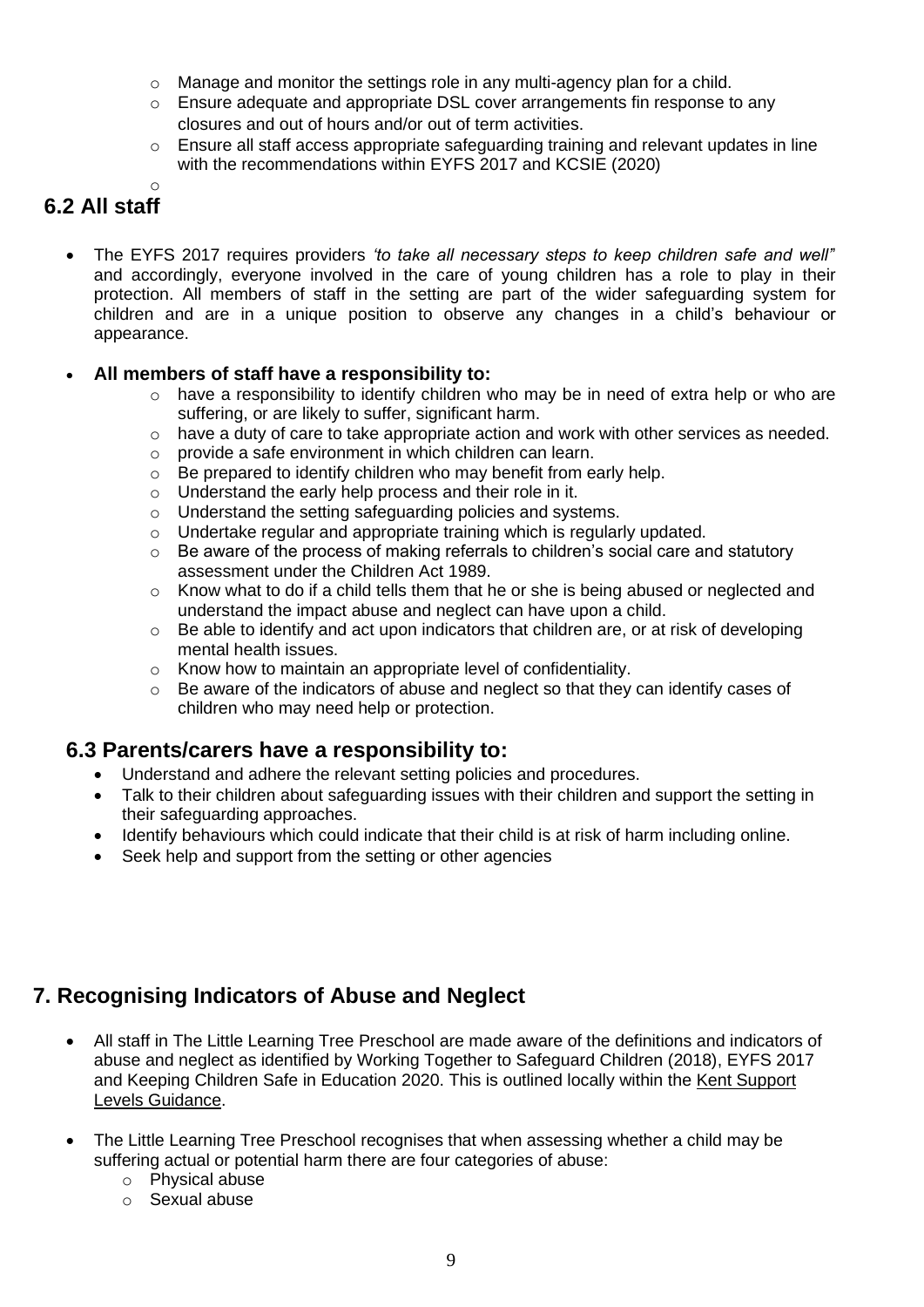- o Emotional abuse
- o Neglect
	- For further information see Appendix 1.
- All members of staff are expected to be aware of and follow this approach if they are concerned about a child:



'What to do if you are worried a child is being abused' 2015

- Members of staff are aware that concerns may arise in many different contexts and can vary greatly in terms of their nature and seriousness. The indicators of child abuse and neglect can vary from child to child. Children develop and mature at different rates, so what appears to be worrying behaviour for a younger child might be normal for an older child.
- It is important to recognise that indicators of abuse and neglect do not automatically mean a child is being abused however all concerns should be taken seriously and explored by the DSL on a case by case basis.
- The Little Learning Tree Preschool recognises that some children have additional or complex needs and may require access to intensive or specialist services to support them.
- Children may report abuse happening to themselves, their peers or their family members. All reports made by children to staff will be taken seriously and will be responded to in line with this policy.
- Parental behaviour's may also indicate child abuse or neglect, so staff should also be alert to parent-child interactions or concerning parental behaviours; this could include parents who are under the influence of drugs or alcohol or if there is a sudden change in their mental health.
- Safeguarding incidents and/or behaviours can be associated with factors outside the setting and/or can occur between children offsite or involve children's family members.
- Children can be are at risk of abuse or exploitation in situations outside their families. Extrafamilial harms take a variety of different forms and children can be vulnerable to multiple harms including (but not limited to) sexual exploitation, criminal exploitation, and serious youth violence.
- By understanding the indicators or abuse and neglect, we can respond to problems as early as possible and provide the right support and services for the child and their family.

#### **8. Child Protection Procedures**

- If staff are made aware of a child protection concern, they are expected to
	- o listen carefully to the concern and be non-judgmental.
	- $\circ$  only use open questions to clarify information where necessary, e.g. who, what, where, when or Tell, Explain, Describe (TED).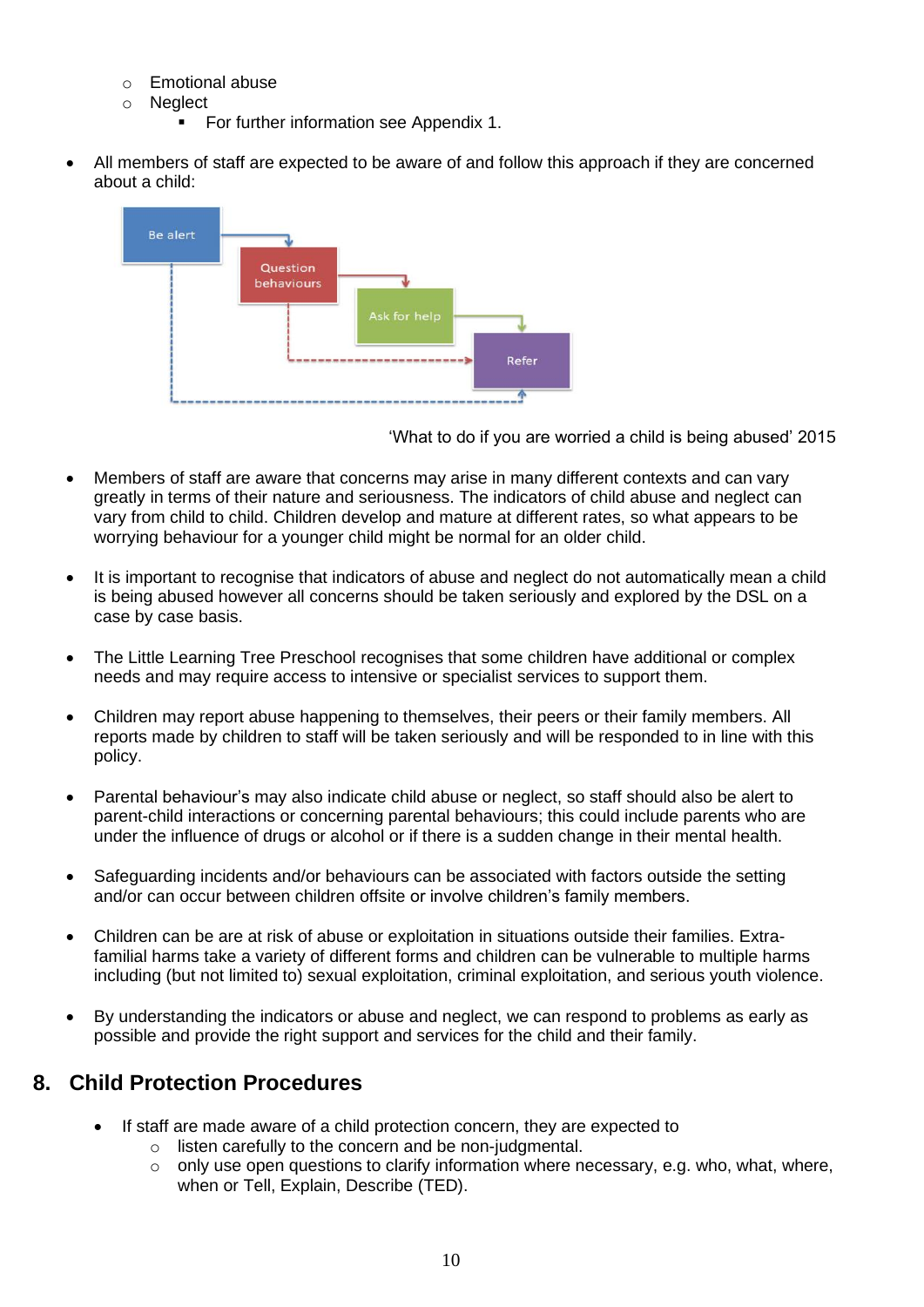- $\circ$  not promise confidentiality as concerns will have to be shared further, for example, with the DSL and potentially Integrated Children's Services.
- o be clear about boundaries and how the report will be progressed.
- o record the concern in line with the settings record keeping requirements (see section 9).
- o inform the DSL (or deputy), as soon as practically possible.
- The Little Learning Tree Preschool adheres to the Kent Safeguarding Children Multi-Agency Partnership procedures (KSCMP). The full KSCMP procedures and additional guidance relating to reporting concerns and specific safeguarding issues can be found on their website: <https://www.kscmp.org.uk/>
- The Little Learning Tree Preschool recognise that in situations where there are immediate child protection concerns identified in line with Support Level Guidance, it is NOT to investigate as a single agency but to act in line with KSCMP guidance which may involve multi-agency decision making**.** 
	- o The DSL may seek advice or guidance from their Area Education Safeguarding Advisor from the Education Safeguarding Service before deciding next steps. They may also seek advice or guidance from a social worker at the Front Door service who are the first point of contact for Integrated Children's Services (ICS).
- If a child is in immediate danger or is at risk of harm, a request for support will be made immediately to Integrated Children's Services (Front Door) and/or the police in line with KSCMP procedures.
- All staff are aware of the process for making request for support referrals for statutory assessments under the Children Act 1989, along with the role they might be expected to play in such assessments.
- In most cases, a request for support will be made by the DSL or a deputy. However if the DSL or a deputy is not immediately available to discuss an urgent concern, staff will seek advice from the Education Safeguarding Service or via consultation with a social worker from the Front Door. If anyone other than the DSL makes a referral to external services, they will inform the DSL as soon as possible.
- In the event of a request for support to the Front Door being necessary, parents/carers will be informed and consent to this will be sought by the DSL in line with guidance provided by KSCMP.
	- $\circ$  Parents/carers will be informed unless there is a valid reason not to do so, for example, if to do so would put a child at risk of harm or would undermine a criminal investigation.
- The DSL will keep all early help cases under constant review and consideration will be given to a request for support to the Front Door if the situation does not appear to be improving or is getting worse.
- If, after a request for support or any other planned external intervention, a child's situation does not appear to be improving, the DSL will consider following [KSCMP escalation](https://www.proceduresonline.com/kentandmedway/chapters/p_resolution.html)  [procedures](https://www.proceduresonline.com/kentandmedway/chapters/p_resolution.html) to ensure their concerns have been addressed and, most importantly, that the child's situation improves. DSLs may request support with this via the Education Safeguarding Service.

#### **9. Record Keeping**

• All safeguarding concerns, discussions and decisions, and reasons for those decisions, will be recorded in writing on the settings safeguarding welfare "green" form and pass them without delay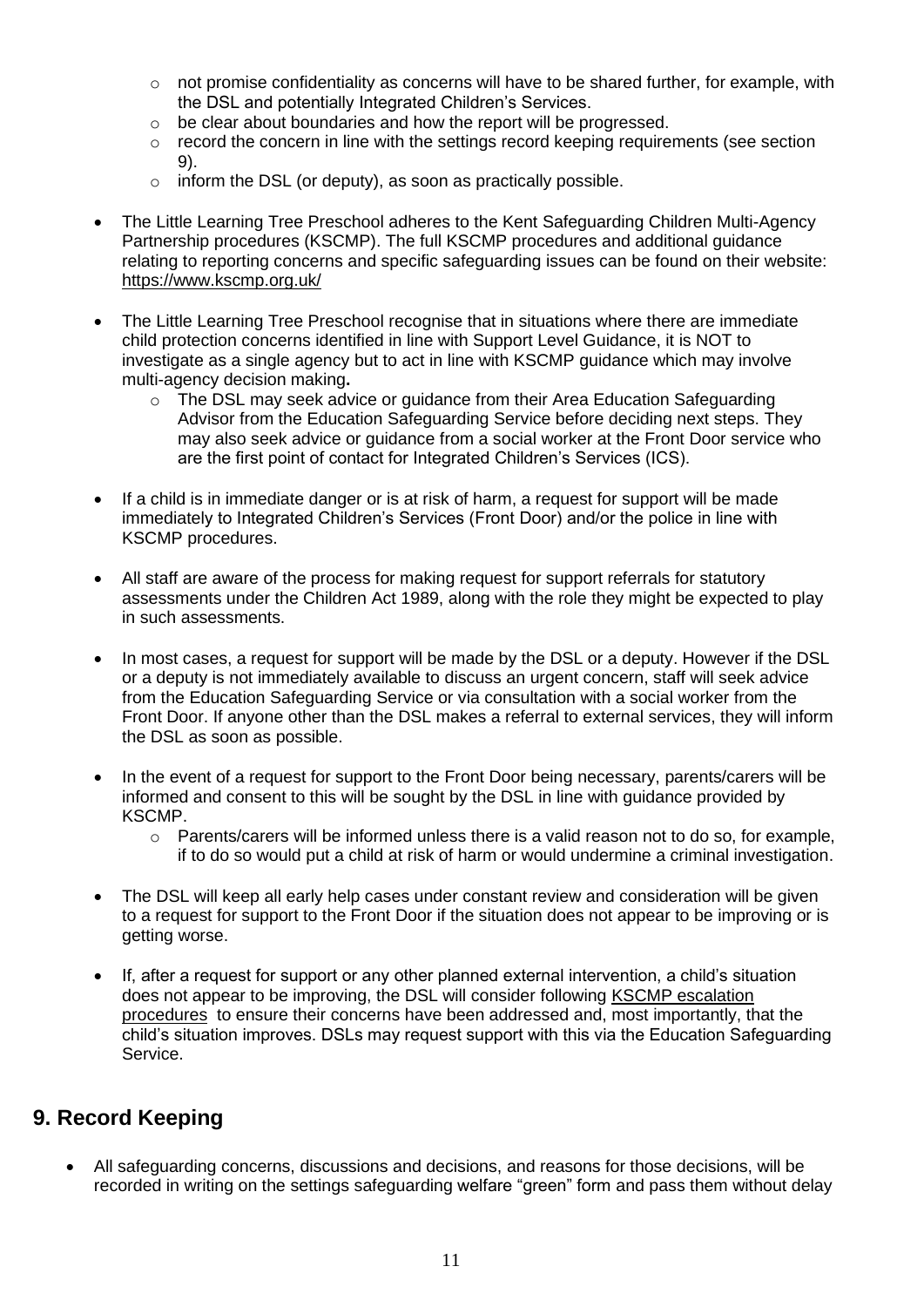to the DSL. Child Protection records will record facts and not personal opinions and a body map will be completed if injuries have been observed.

- $\circ$  If members of staff are in any doubt about recording requirements, they should discuss their concerns with the DSL.
- Incident/Welfare concern forms are in the grey box in the room or in the office in the masters folder.
- Records will be completed as soon as possible after the incident/event, using the child's words and will be signed and dated by the member of staff. If there is an immediate concern the member of staff should consult with a DSL before completing the form as reporting urgent concerns takes priority.
- Safeguarding records are kept for individual children and are maintained separately from all other records relating to the child in the setting. Safeguarding records are kept in accordance with data protection legislation and are retained centrally and securely by the DSL. Safeguarding records are shared with staff on a 'need to know' basis only.
- All safeguarding records will be transferred in accordance with data protection legislation to the child's subsequent setting, under confidential and separate cover. These will be given to the new DSL and a receipt of delivery will be obtained.
- In addition to the child protection file, the DSL will also consider if it would be appropriate to share any information with the DSL at the new school or college in advance of a child leaving. For example, information that would allow the new school or college to continue to provide support

#### **10. Multi-Agency Working**

- The Little Learning Tree Preschool recognises and is committed to its responsibility to work within the KSCMP multi-agency safeguarding arrangements. The leadership team and DSL will work to establish strong and co-operative local relationships with professionals in other agencies in line with statutory guidance.
- The Little Learning Tree Preschool recognises the importance of multi-agency working and is committed to working alongside partner agencies to provide a coordinated response to promote children's welfare and protect them from harm. This includes contributing to KSCMP processes as required. Such as, participation in relevant safeguarding multi-agency plans and meetings, including Child Protection Conferences, Core Groups, Strategy Meetings, Child in Need meetings or other early help multi-agency meetings.

#### **11. Confidentiality and Information Sharing**

- The Little Learning Tree Preschool recognises our duty to share relevant information with appropriate agencies in matters relating to child protection at the earliest opportunity as per statutory guidance outlined within KCSIE 2020.
- The Data Protection Act 2018 and GDPR do not prevent the sharing of information for the purposes of keeping children safe. Fears about sharing information must not be allowed to stand in the way of the need to safeguard and promote the welfare and protect the safety of children (KCSIE 2020). DfE [''Information sharing advice for safeguarding practitioners''](https://www.gov.uk/government/publications/safeguarding-practitioners-information-sharing-advice) (2018) provides further detail.
- Hayley Coombes manager/DSL or deputy DSL will disclose information about a learner on a 'need to know' basis.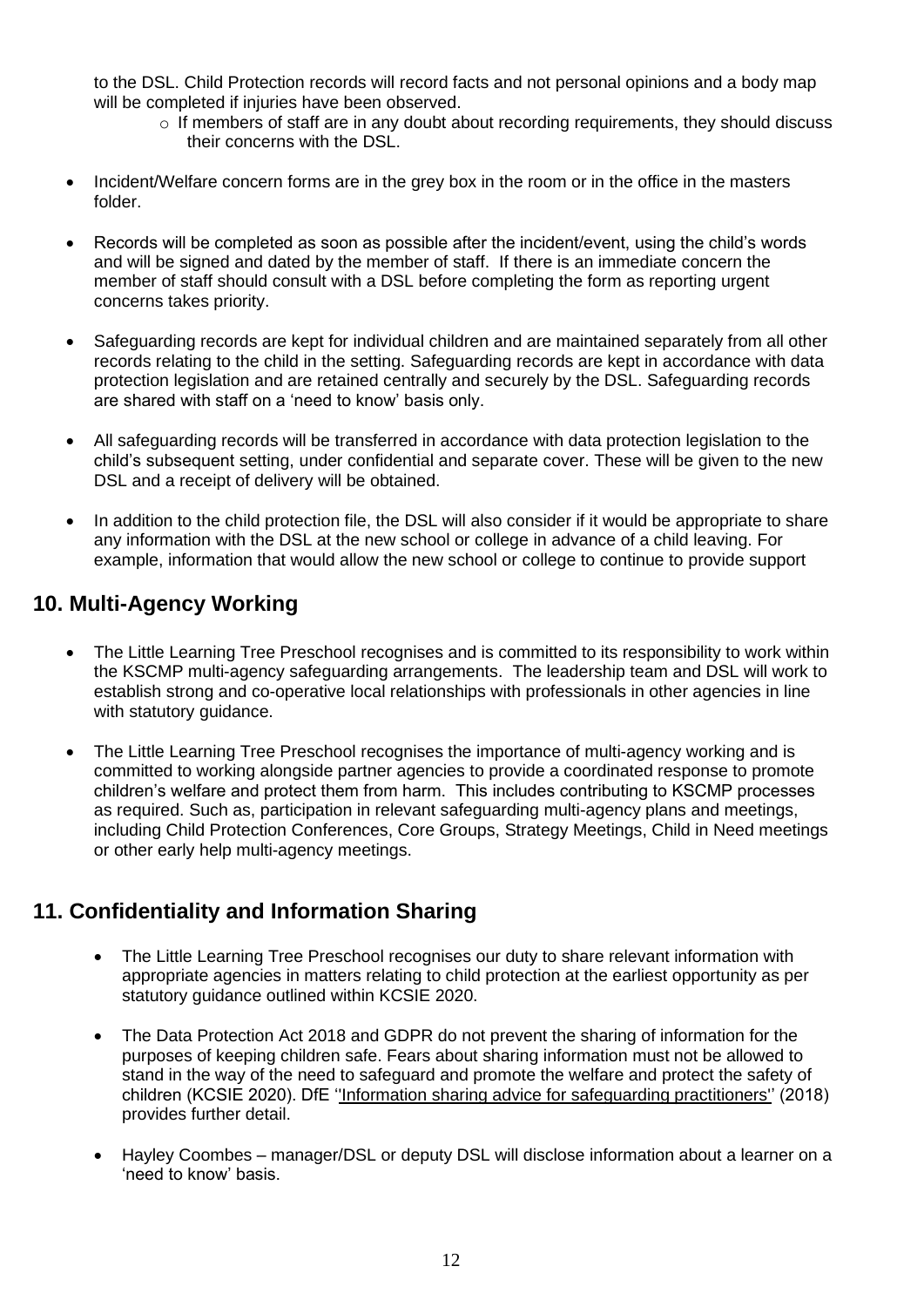- The Little Learning Tree Preschool has an appropriately trained Data Protection Officer (DPO) as required by the General Data Protection Regulations (GDPR) to ensure that our setting is complaint with all matters relating to confidentiality and information sharing requirements. **Hayley Coombes is the DPO.**
- All members of staff must be aware that whilst they have duties to keep any information confidential, in line with our Confidentiality Policy, they also have a professional responsibility to share information with other agencies to safeguard children. All staff are aware they cannot promise confidentiality in situations which might compromise a child's safety or wellbeing.

#### **12. Complaints**

- All members of the community should feel able to raise or report any concerns about children's safety or potential failures in our safeguarding regime. The Setting has a Complaints Procedure available to parents, learners and members of staff and visitors who wish to report concerns or complaints. This can be found in the office.
- Whilst we encourage members of our community to report concerns and complaints directly to us, we recognise this may not always be possible. Children, young people, and adults who have experienced abuse in education settings can contact the NSPCC 'Report Abuse in Education' helpline on [0800 136 663](tel:0800%20136%20663) or via email: [help@nspcc.org.uk](mailto:help@nspcc.org.uk)
- Staff can access the NSPCC whistleblowing helpline if they do not feel able to raise concerns regarding child protection failures internally.
	- o Staff can call 0800 028 0285 (8:00 AM to 8:00 PM Monday to Friday) or email [help@nspcc.org.uk.](mailto:help@nspcc.org.uk)
- The management team at The Little Learning Tree Preschool will takes all concerns reported to the setting seriously and all complaints will be considered and responded to in line with the relevant and appropriate process.
	- o Anything that constitutes an allegation against a member of staff or volunteer will be dealt with in line with section 17 of this policy.

#### **13. Staff Induction and Training**

- All members of staff are aware to read part one of 'Keeping Children Safe in Education' (2020) which covers safeguarding information for all staff.
	- o The manager and the DSLs will have regard for the entire document.
- The DSL will ensure that all new staff and volunteers (including agency and third-party staff) receive child protection training to ensure they are aware of the settings internal safeguarding policy and procedures as part of their induction.
- All staff members (including agency and third-party staff) will receive appropriate child protection training to ensure they are aware of a range of safeguarding issues. This training will take place at least annually and will include online safety. This will be achieved via email, e-bulletins, staff meetings, safeguarding newsletters and supervisions.
- In addition to specific child protection training, all staff will receive regular safeguarding and child protection updates via email, e-bulletins, staff meetings at least annually, to provide them with relevant skills and knowledge to safeguard children effectively.
- All staff members (including agency and third-party staff) will be made aware of the settings expectations regarding safe and professional practice via the staff staff code of conduct and Acceptable Use Policy (AUP).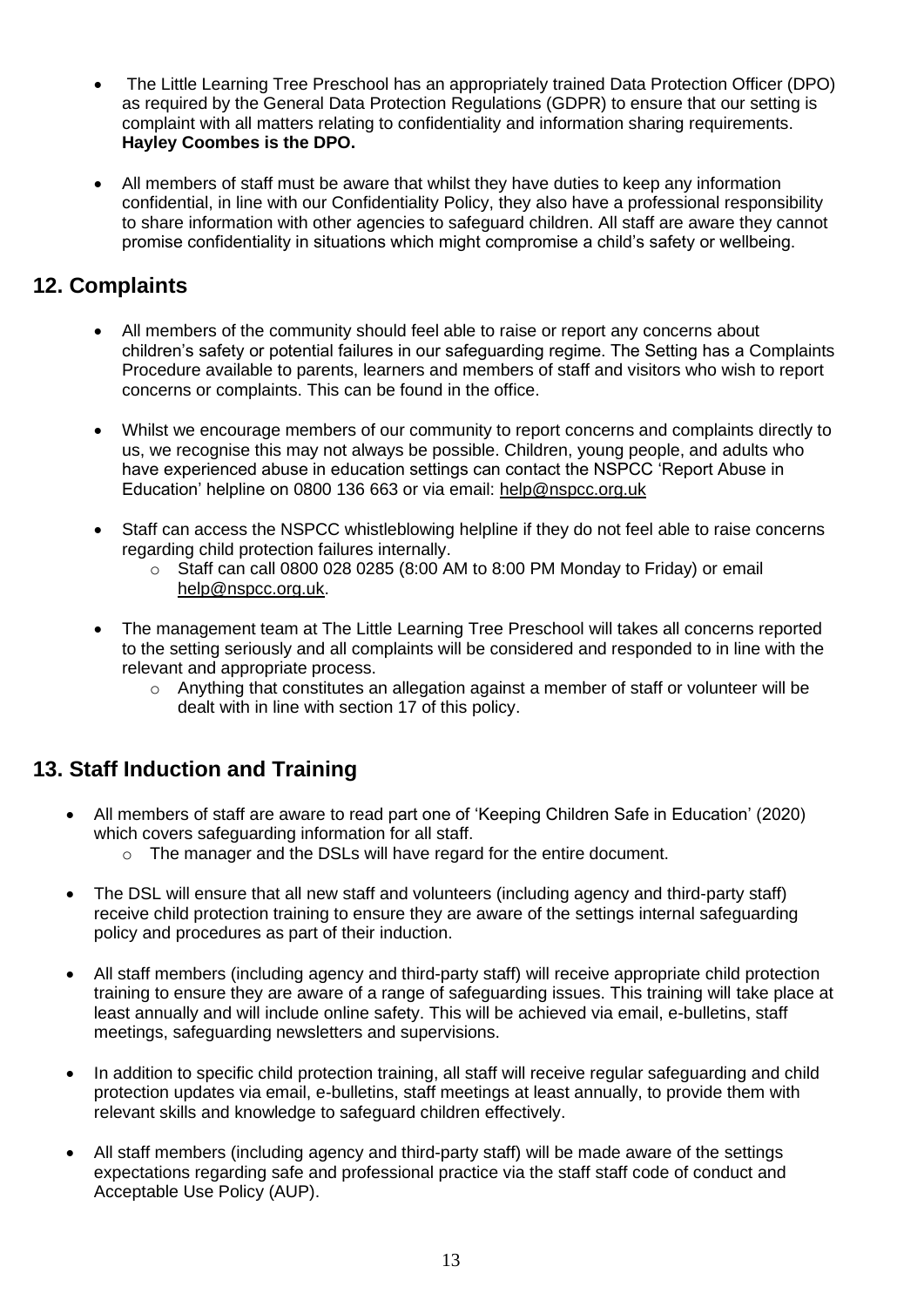• Staff will be encouraged to contribute to and shape the settings safeguarding arrangements and child protection policies**,** via input from knowledgeable and experienced staff and inviting input at staff meetings.

#### **14. Safer Working Practice**

- All members of staff are required to work within our clear guidelines on safer working practice as outlined in the staff code of conduct.
- Staff will be made aware of the behaviour management and physical intervention policies*,* and any physical interventions/use of reasonable force must be in line with agreed policy and procedures and national guidance.
- All staff will be made aware of the professional risks associated with the use of social media and electronic communication (such as email, mobile phones, texting, social networking). Staff will adhere to relevant setting policies including staff code of conduct, Acceptable Use Policies, and Social Media.
- All staff will be made aware of the expectations relating to use of mobile technology within the setting, including mobile phones and cameras. Staff will adhere to relevant setting policies including Acceptable Use Policies, Image Use and Mobile Technology.

#### **15. Supervision and Support**

- The setting will ensure that members of staff are provided with appropriate supervision in accordance with the statutory requirements of Early Years Foundation Stage 2017.
- Hayley Coombes of The Little Learning Tree Preschool recognise regular, planned and accountable supervision, which is a two-way process, offers support and develops the knowledge, skills and values of an individual, group or team. We see its purpose is to monitor the progress of professional practice and to help staff to improve the quality of the work they do, thus improving outcomes for children as well as achieving agreed objectives. Supervision also provides an opportunity to discuss sensitive issues including the safeguarding of children and any concerns raised about an individual or colleague's practice.
- All staff and volunteers will receive regular and planned supervision sessions. Uninterrupted time will be set aside to ensure any supervision sessions effective for both practitioner and management. Further guidance on supervision can be found on [Kelsi.](https://www.kelsi.org.uk/child-protection-and-safeguarding/safeguarding-policies-and-guidance)

#### **16. Safer Recruitment, Suitable People and Disqualification**

- The Little Learning Tree Preschool is committed to ensure that develop a safe culture and that all steps are taken to recruit staff and volunteers who are safe to work with children and staff.
- Hayley Coombes of The Little Learning Tree Preschool are responsible for ensuring that the setting follows safe recruitment processes outlined within guidance, including accurate maintenance of the staff records/Single Central Record (SCR). The SCR is a list of staff and volunteers and includes appropriate information which may include:
	- o Dates of recruitment
	- o References
	- o Identity checks
	- $\circ$  Criminal records check reference number, including date and details of person who completed it
	- o Eligibility to work in the UK checks
	- o Other essential key data.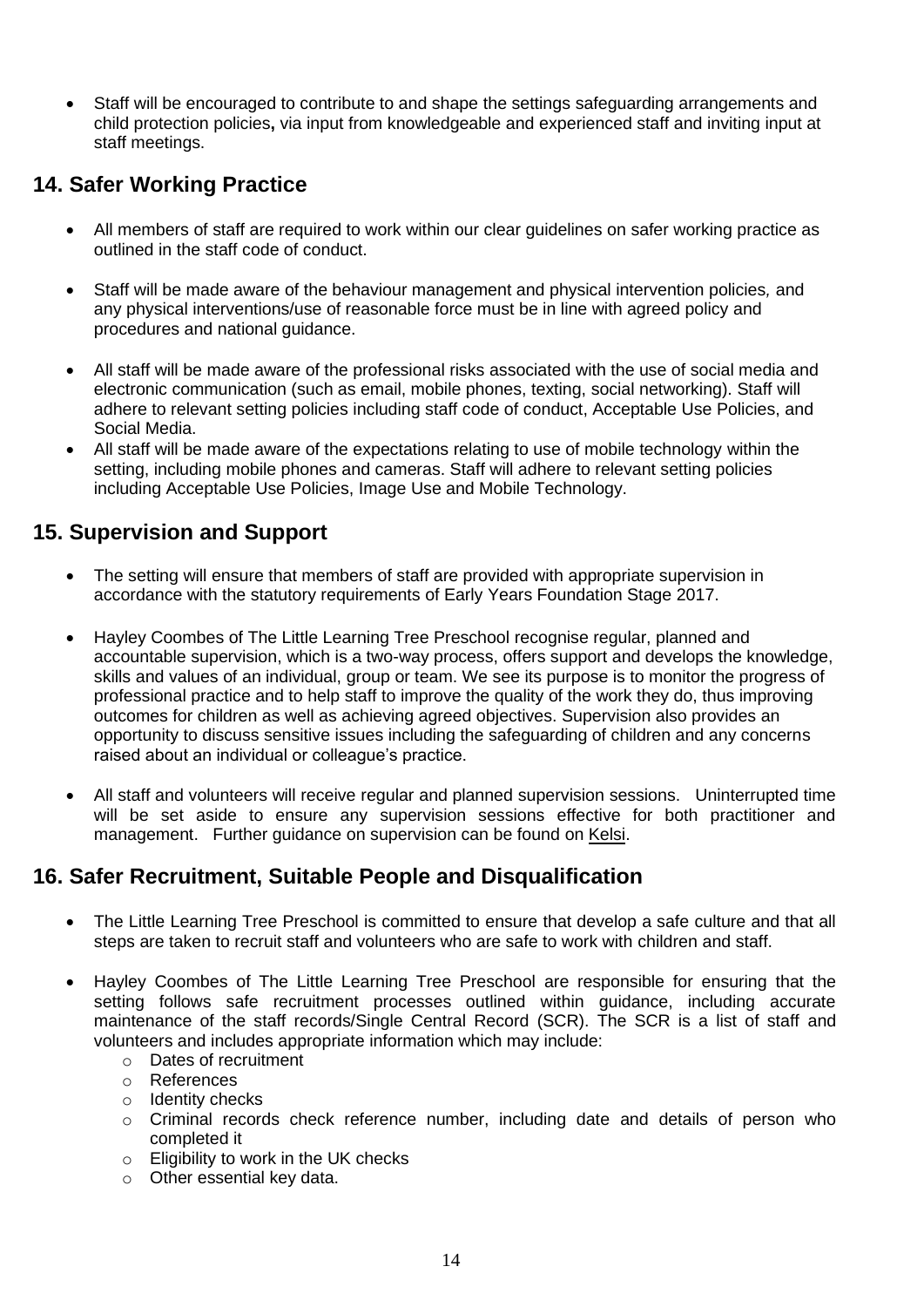- The setting will obtain an enhanced check by Disclosure and Barring Service (DBS) in respect of every person aged 16 and over (including for unsupervised volunteers, and supervised volunteers who provide personal care) who:
	- o works directly with children
	- o lives on the premises on which the childcare is provided and/or
	- $\circ$  works on the premises on which the childcare is provided (unless they do not work on the part of the premises where the childcare takes place, or do not work there at times when children are present).
- An additional check by the DBS (or checks if more than one country) will also be made for anyone who has lived or worked abroad.
- The Hayley Coombes of The Little Learning Tree Preschool is responsible for ensuring that the setting adopts an application, vetting and recruitment process which places safeguarding at its centre, regardless of employee or voluntary role.
- Hayley Coombes of The Little Learning Tree Preschool is responsible for ensuring that the setting follows safe recruitment processes outlined within guidance. At least one member of the interview panel must have completed safer recruitment training.
- Hayley Coombes of The Little Learning Tree Preschool is aware of the requirements to make appropriate checks regarding the disqualification status of all staff, including volunteers and temporary staff.
- We advise all staff to disclose any reason that may affect their suitability to work with children including convictions, cautions, court orders, cautions and warnings.
- We will ensure that all staff and volunteers have read the staff behaviour policy/code of conduct and understand that their behaviour and practice must be in line with it.

#### **17. Allegations Against Members of Staff and Volunteers**

- The Little Learning Tree Preschool recognises that it is possible for any member of staff, including volunteers, contractors, agency and third-party staff (including supply staff) and visitors to behave in a way that:
	- $\circ$  Indicates they have harmed a child, or may have harmed a child;
	- $\circ$  Means they have committed a criminal offence against or related to a child;
	- $\circ$  behaved towards a child or children in a way that indicates he or she may pose a risk of harm to children; or
	- o behaved or may have behaved in a way that indicates they may not be suitable to work with children.
- In depth information regarding staff allegations can be found within our Procedures for Managing Allegations against Staff policy**.** This can be found in the office
- All staff and volunteers should feel able to raise concerns about poor or unsafe practice and potential failures in the setting safeguarding regime. The leadership team at The Little Learning Tree Preschool will takes all concerns or allegations received seriously.
- Allegations should be referred immediately to the manager who will contact the [Local Authority](https://www.kscmp.org.uk/procedures/local-authority-designated-officer-lado)  [Designated Officer](https://www.kscmp.org.uk/procedures/local-authority-designated-officer-lado) (LADO) to agree further action to be taken in respect of the child and staff member.
- In the event of allegations of abuse being made against the SLT, staff are advised that allegations should be reported to the next senior management who will contact the LADO.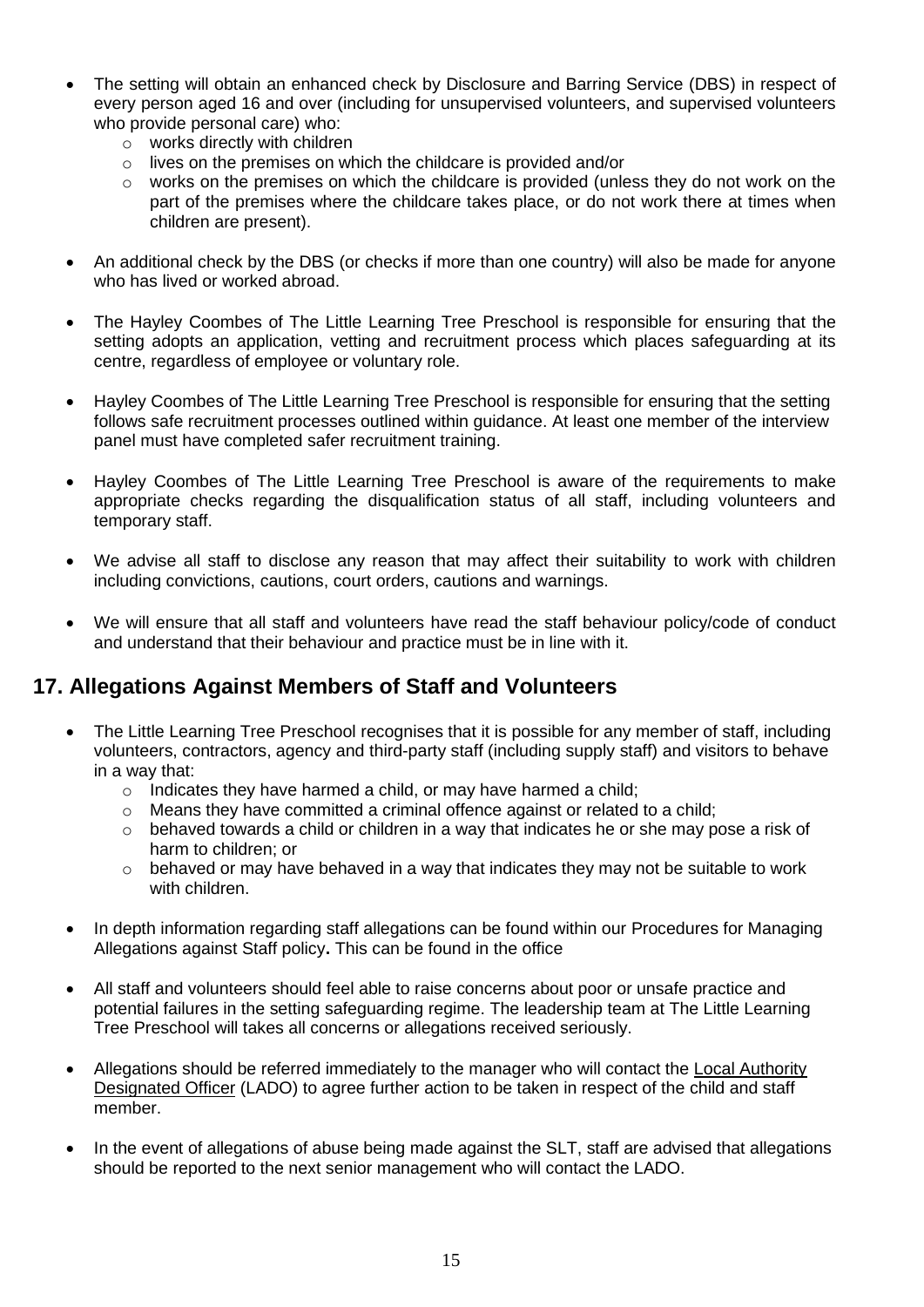- All staff and volunteers should feel able to raise concerns about poor or unsafe practice and such concerns will always be taken seriously by the leadership team.
- All members of staff are made aware of the settings Whistleblowing procedure. It is a disciplinary offence not to report concerns about the conduct of a colleague that could place a child at risk.
- Staff can access the NSPCC whistleblowing helpline if they do not feel able to raise concerns regarding child protection failures internally. Staff can call 0800 028 0285 (8:00 AM to 8:00 PM Monday to Friday) or email [help@nspcc.org.uk.](mailto:help@nspcc.org.uk)
- The Little Learning Tree Preschool has a legal duty to refer to the Disclosure and Barring Service (DBS) anyone who has harmed, or poses a risk of harm, to a child, or if there is reason to believe the member of staff has committed one of a number of listed offences, and who has been removed from working (paid or unpaid) in regulated activity, or would have been removed had they not left. The DBS will consider whether to bar the person.
- The Little Learning Tree Preschool have a duty to inform Ofsted of any allegations of serious harm or abuse by any person living, working, or looking after children at the premises (whether the allegations relate to harm or abuse committed on the premises or elsewhere). We will also notify Ofsted of the action taken in respect of the allegations. Notifications will be made as soon as is reasonably practicable, but at the latest within 14 days of the allegations being made and are aware that to not do so would be an offence.

#### **18. Peer on Peer Abuse**

- All members of staff at The Little Learning Tree Preschool recognise that children can abuse their peers. The Little Learning Tree Preschool believes that abuse is abuse and it will never be tolerated. All victims will be taken seriously and offered appropriate support, regardless of where the abuse takes place.
- The Little Learning Tree Preschool recognises that peer on peer abuse can take many forms, including but not limited to:
	- o bullying (including cyberbullying)
	- o physical abuse which can include hitting, kicking, shaking, biting, hair pulling, or otherwise causing physical harm
	- o sexual violence and sexual harassment
	- $\circ$  'upskirting', which typically involves taking a picture under a person's clothing without them knowing, with the intention of viewing their genitals or buttocks to obtain sexual gratification, or cause the victim humiliation, distress or alarm
	- o sexting (also known as youth produced sexual imagery
	- o initiation/hazing type violence and rituals
	- Staff and leadership recognise that that some peer on peer abuse issues may be affected by gender, age, ability and culture of those involved, (i.e. for gender based abuse, girls are more likely to be victims and boys more likely to be perpetrators) however, all peer on peer abuse is unacceptable and all reports will be taken seriously.
	- In order to minimise the risk of peer-on-peer abuse, The Little Learning Tree Preschool will:
		- $\circ$  Implement a robust anti-bullying policy and provide age/ability appropriate education.
	- All allegations of peer on peer abuse will be recorded, investigated, and dealt with in line with associated setting policies, including child protection, anti-bullying and behaviour.
	- Alleged victims, perpetrators and any other child affected by peer on peer abuse may be supported by: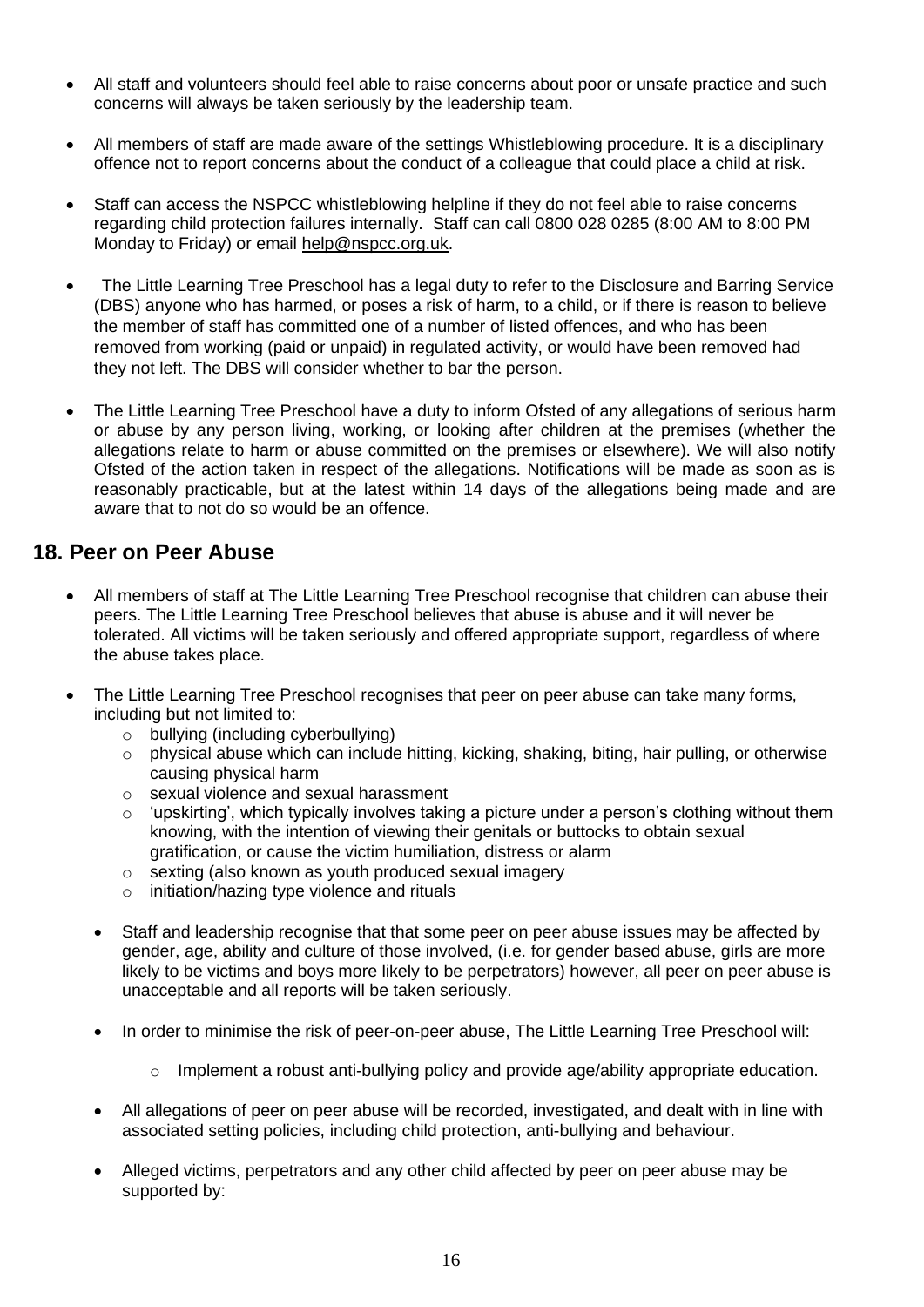- o taking reports seriously, listening carefully, avoiding victim blaming, providing appropriate pastoral support, working with parents/carers, reviewing educational approaches, and in cases of sexual assault, informing the police and/or Front Door*.*
- When responding to concerns relating to child on child sexual violence or harassment, The Little Learning Tree Preschool will follow the guidance outlined in part five of KCSIE 2020 and the DfE guidance ['Sexual Violence and Sexual Harassment Between Children in Schools and](https://www.gov.uk/government/publications/sexual-violence-and-sexual-harassment-between-children-in-schools-and-colleges)  [Colleges'.](https://www.gov.uk/government/publications/sexual-violence-and-sexual-harassment-between-children-in-schools-and-colleges)
	- $\circ$  If DSLs are unsure how to proceed, advice will be sought from the Education Safeguarding Service.
- The Little Learning Tree Preschool recognises that nude and semi-nude image sharing (also known as youth produced/involved sexual imagery or "sexting") is a safeguarding issue; all concerns will be reported to and dealt with by the DSL (or deputy).
	- o DSLs will respond to concerns as set out in the non-statutory UKCIS guidance: [Sharing nudes and semi-nudes: advice for education settings working with children](https://www.gov.uk/government/publications/sharing-nudes-and-semi-nudes-advice-for-education-settings-working-with-children-and-young-people)  [and young people'](https://www.gov.uk/government/publications/sharing-nudes-and-semi-nudes-advice-for-education-settings-working-with-children-and-young-people) (Updated December 2020) and the local [KSCMP](http://www.kscb.org.uk/guidance/online-safety) guidance: "Responding to youth produced sexual imagery".
	- o All decisions and action taken will be recorded in line with our child protection procedures and will be based on the consideration of the best interests of any child involved. If DSLs are unsure how to proceed, advice will be sought from the Education Safeguarding Service.
- When made aware of concerns involving nude or semi-nude image taking/sharing involving children, staff are advised to:
	- $\circ$  Report any concerns involving nude or semi-nude image sharing involving children to the DSL immediately.
	- $\circ$  Never view, copy, print, share, store or save the imagery, or ask a child to share or download it – this may be illegal. If staff have already viewed the imagery by accident (e.g. if a child has shown it to them), this will be immediately reported to the DSL.
	- o Not delete the imagery or ask a child delete it.
	- o Not say or do anything to blame or shame any children involved.
	- o Not ask the child or children involved in the incident to disclose information regarding the imagery and not share information about the incident with other members of staff, the child(ren) involved or their, or other, parents and/or carers. This is the responsibility of the DSL.

#### **19.Mental Health**

- All staff will be made aware that mental health problems can, in some cases, be an indicator that a child has suffered or is at risk of suffering abuse, neglect or exploitation. Staff are aware of how children's experiences, can impact on their mental health, behaviour and education.
- Staff are well placed to observe children day-to-day and identify those whose behaviour suggests that they may be experiencing a mental health problem or be at risk of developing one.
- If staff have a mental health concern about a child that is also a safeguarding concern, immediate action should be taken by speaking to the DSL or a deputy.

#### **20. Safeguarding Children with Special Educational Needs and Disabilities**

• The Little Learning Tree Preschool acknowledges that children with special educational needs (SEN) and disabilities can face additional safeguarding challenges as they may have an impaired capacity to resist or avoid abuse. They may have speech, language and communication needs which may make it difficult to tell others what is happening. The DSL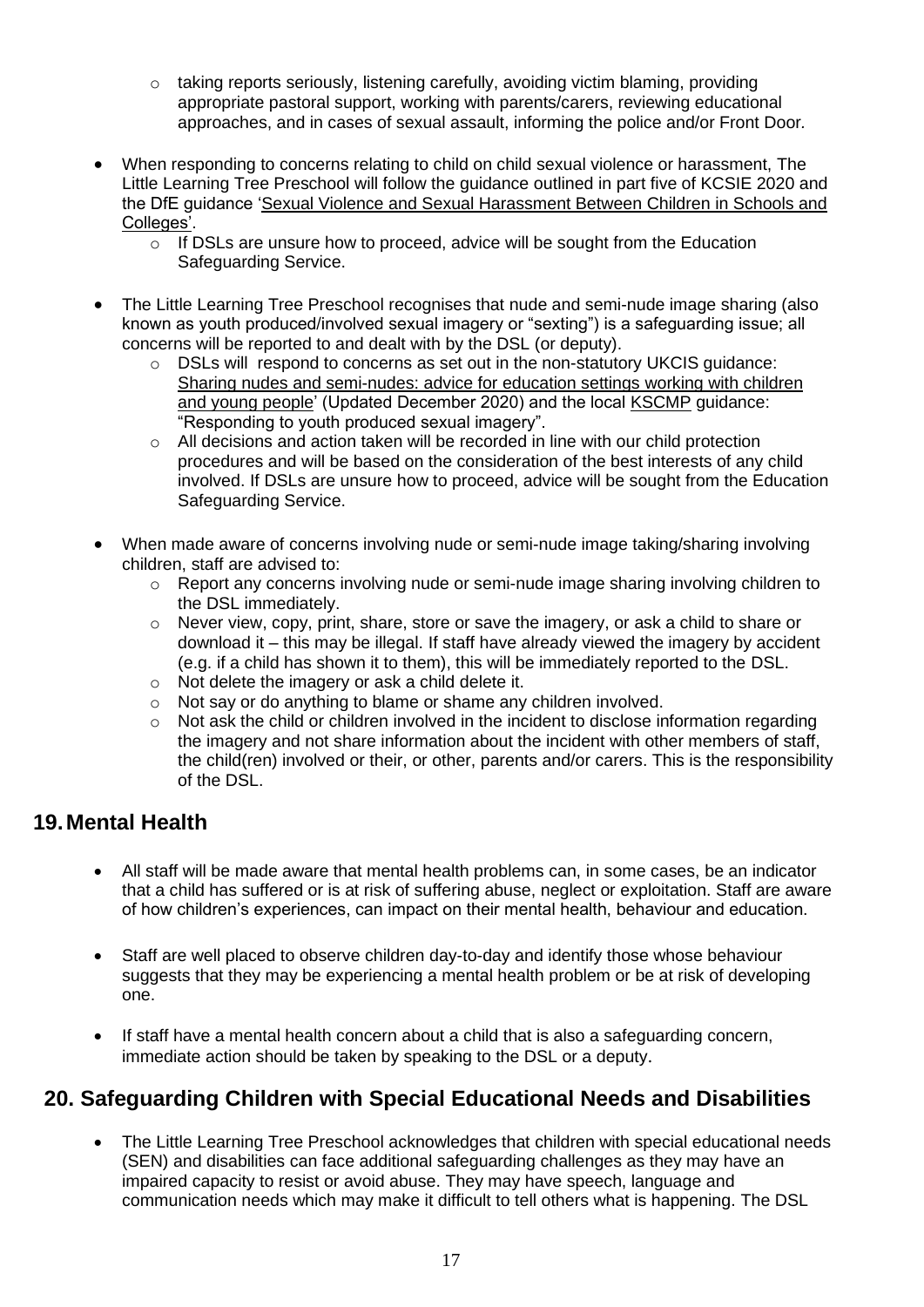will work closely with the SENCO Hayley Coombes and Anna Sands to plan support as required.

- The Little Learning Tree Preschool will ensure that children with SEN and disabilities, specifically those with communication difficulties will be supported to ensure that their voice is heard and acted upon.
- All members of staff will be encouraged to appropriately explore possible indicators of abuse such as behaviour/mood change or injuries and not to assume that they are related to the child's disability and be aware that children with SEN and disabilities may not always outwardly display indicators of abuse. To address these additional challenges, our setting will always consider extra pastoral support for children with SEN and disabilities.

#### **21. Online safety**

- It is recognised by The Little Learning Tree Preschool that the use of technology presents challenges and risks to children and adults both inside and outside of the setting.
- The Little Learning Tree Preschool identifies that the breadth of issues classified within online safety is considerable, but can be categorised into three areas of risk:
	- $\circ$  content: being exposed to illegal, inappropriate or harmful material; for example, pornography, fake news, racist or radical and extremist views
	- $\circ$  contact: being subjected to harmful online interaction with other users; for example, commercial advertising as well as adults posing as children or young adults
	- $\circ$  conduct: personal online behaviour that increases the likelihood of, or causes, harm; for example, making, sending and receiving explicit images, or online bullying
- [The Little Learning Tree Preschool will empower, protect and educate the whole community in their use of technology and establish mechanisms to identify, intervene in, and escalate any incident where appropriate.
- The DSL has overall responsibility for online safeguarding within the setting but will liaise as necessary with other members of staff or support.
- The Little Learning Tree Preschool uses a wide range of technology. This includes computers, laptops, tablets and other digital devices, the internet, Tapestry our online learning journal and email systems.
	- o All setting owned devices and systems will be used in accordance with our acceptable use policies and with appropriate safety and security measures in place.
- The Little Learning Tree Preschool recognises the specific risks that can be posed by mobile technology, including mobile phones and cameras. In accordance with EYFS 2017, The Little Learning Tree Preschool has appropriate policies in place that are shared and understood by all members of the community.
	- $\circ$  Further information reading the specific approaches relating to this can be found in our Mobile Technology, Online Safety, Acceptable Use and Image Use Policies which can be found in the office*.*
	- o
- The Little Learning Tree Preschool will do all we reasonably can to limit exposure to online risks through our IT systems and will ensure that appropriate filtering and monitoring systems are in place.
	- If learners or staff discover unsuitable sites or material, they are required to: turn off monitor/screen, report the concern immediately to a member of staff.
	- $\circ$  All users will be informed that use of our systems can be monitored, and that monitoring will be in line with data protection, human rights, and privacy legislation.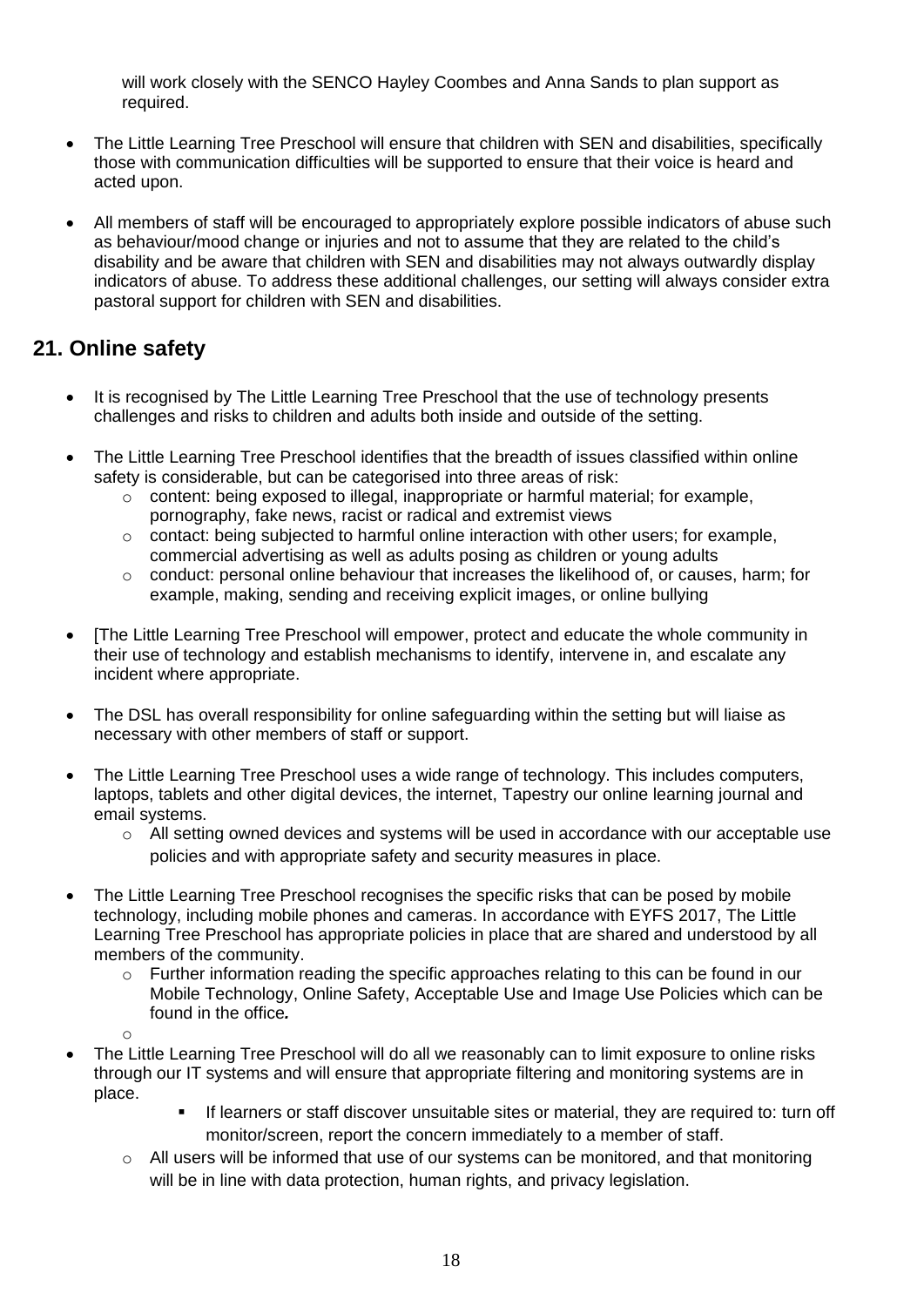- o Filtering breaches or concerns identified through our monitoring approaches will be record and reported to the DSL (or deputy), Manager and technical staff as appropriate.
- o Any access to material believed to be illegal will be reported immediately to the appropriate agencies, such as the [Internet Watch Foundation](https://www.iwf.org.uk/) and the police.
- The Little Learning Tree Preschool acknowledges that whilst filtering and monitoring is an important part of our online safety responsibilities, it is only one part of our approach to online safety.
	- $\circ$  Children will be directed by staff to use appropriate search tools, apps and online resources as identified following an informed risk assessment.
	- o Children's internet use will be directly supervised by staff.
- The Little Learning Tree Preschool will ensure provide age appropriate online safety education to children to as part of providing a broad and balanced curriculum.
- The Little Learning Tree Preschool will build a partnership approach to support parents/carers to become aware and alert to the need to keep early years children safe online by:
	- o through Facebook and by offering specific online safety events for parents/carers or highlighting online safety at existing parent events.
- The Little Learning Tree Preschool will ensure that online safety training for staff is integrated, aligned and considered as part of our overarching safeguarding approach.
- The DSL will respond to online safety concerns in line with the child protection and other associated policies.
	- o Internal sanctions and/or support will be implemented as appropriate.
	- $\circ$  Where necessary concerns will be escalated and reported to relevant partner agencies in line with local policies and procedures.

#### **22. Educational Programmes and Staying Safe**

- The Little Learning Tree Preschool recognises that children learn best when they are healthy, safe and secure, when their individual needs are met, and when they have positive relationships with the adults caring for them. Our setting will provide a welcoming, safe and stimulating environment where children can enjoy learning and grow in confidence.
- We recognise that early years settings play an essential role in helping children to understand and identify the parameters of what is appropriate child and adult behaviour; what is 'safe'; to recognise when they and others close to them are not safe; and how to seek advice and support when they are concerned.
- The Little Learning Tree Preschool will provide age appropriate educational programmes and opportunities to enable early years children to develop self-awareness, self-esteem, social and emotional understanding, assertiveness and decision making so that they have a range of contacts and strategies to ensure their own protection and understand the importance of protecting others, including online.
- Systems have been established to support the empowerment of children to talk to a range of staff. Children at The Little Learning Tree Preschool will be listened to and heard and their concerns will be taken seriously and acted upon as appropriate.

#### **23. Security**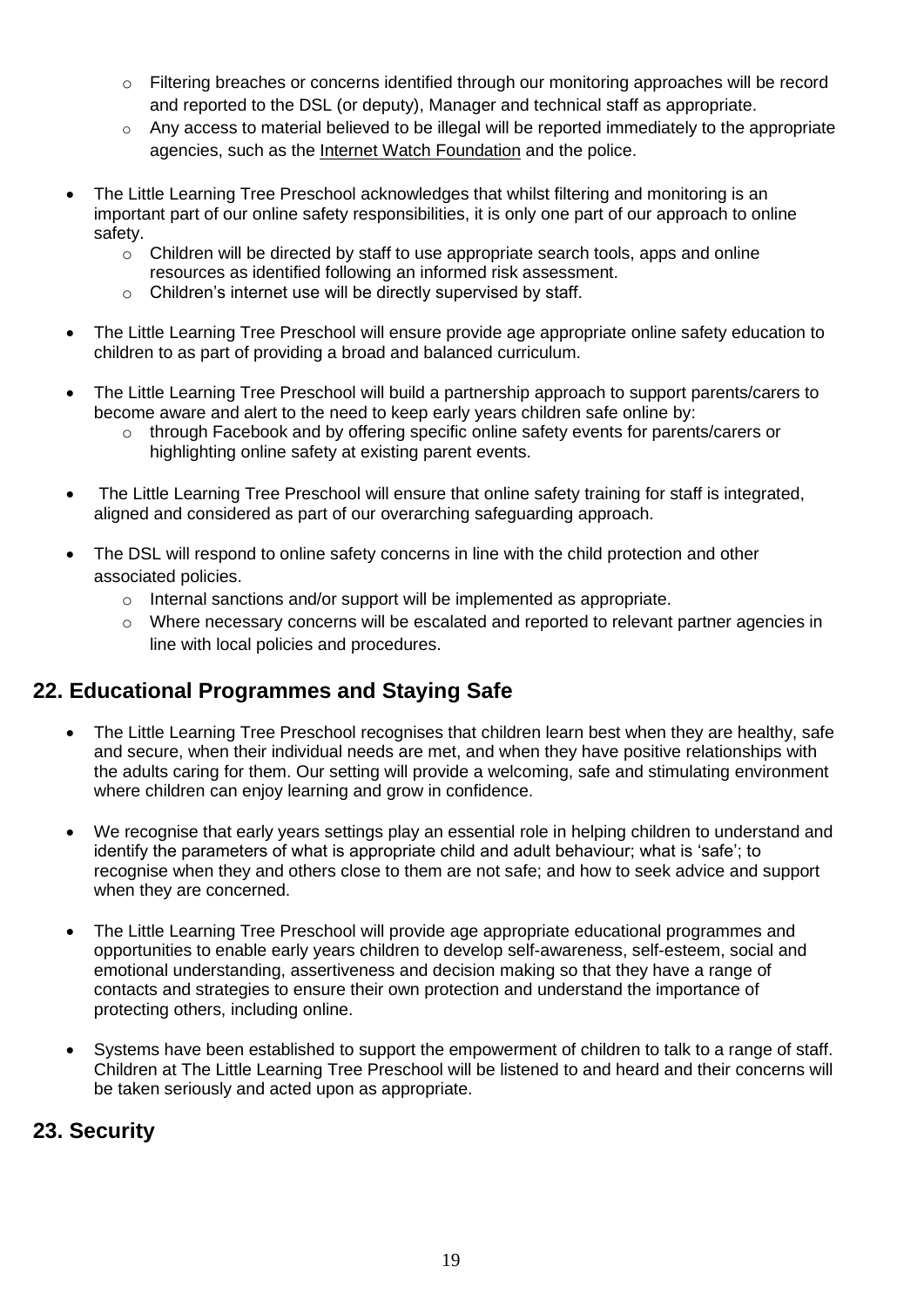- All members of staff have a responsibility for maintaining awareness of buildings and grounds security and for reporting concerns that may come to light. Staff will be expected to adhere to any safety arrangements implemented because of Covid-19.
- Appropriate checks will be undertaken in respect of visitors and volunteers coming into the setting as outlined within guidance. Visitors will be expected to, sign in and out via the office visitors log and to display a visitor's badge whilst on site. Visitors will be expected to adhere to any safety arrangements implemented because of Covid-19.
- Any individual who is not known or identifiable on site should be challenged for clarification and reassurance.
- The setting will not accept the behaviour of any individual (parent or other) that threatens the settings security or leads others (child or adult) to feel unsafe. Such behaviour will be treated as a serious concern and may result in a decision to refuse access for that individual to the setting site.

#### **24. Local Support**

- All members of staff in The Little Learning Tree Preschool are made aware of local support available.
	- o **Contact details for Area Safeguarding Advisor (Education Safeguarding Service)**
		- [https://www.theeducationpeople.org/our-expertise/safeguarding/safeguarding-](https://www.theeducationpeople.org/our-expertise/safeguarding/safeguarding-contacts/) $\overline{\text{constants}}$

| <b>Claire Ray</b><br><b>Head of Service</b>                                                                                  | 03000 415788 |  |  |
|------------------------------------------------------------------------------------------------------------------------------|--------------|--|--|
| <b>Training &amp; Development Manager</b><br>Rebecca Avery                                                                   | 03000 418707 |  |  |
|                                                                                                                              |              |  |  |
| <b>Online Safety</b>                                                                                                         | 03000 415797 |  |  |
| For advice on safeguarding issues please call your area office on the numbers listed below.                                  |              |  |  |
| If a child may be at risk of imminent harm you should call the<br>Integrated Front Door on 03000 411111 or the Police on 999 |              |  |  |
| Ashford                                                                                                                      | 03000 415648 |  |  |
| Canterbury                                                                                                                   | 03000 418503 |  |  |
| Dartford                                                                                                                     | 03000 412445 |  |  |
| Dover                                                                                                                        | 03000 415648 |  |  |
| Folkestone & Hythe                                                                                                           | 03000 415648 |  |  |
| Gravesham                                                                                                                    | 03000 412445 |  |  |
| <b>Maidstone</b>                                                                                                             | 03000 412284 |  |  |
| <b>Sevenoaks</b>                                                                                                             | 03000 412445 |  |  |
| <b>Swale</b>                                                                                                                 | 03000 418503 |  |  |
| <b>Thanet</b>                                                                                                                | 03000 418503 |  |  |
| <b>Tonbridge &amp; Malling</b>                                                                                               | 03000 412284 |  |  |
| <b>Tunbridge Wells</b>                                                                                                       | 03000 412284 |  |  |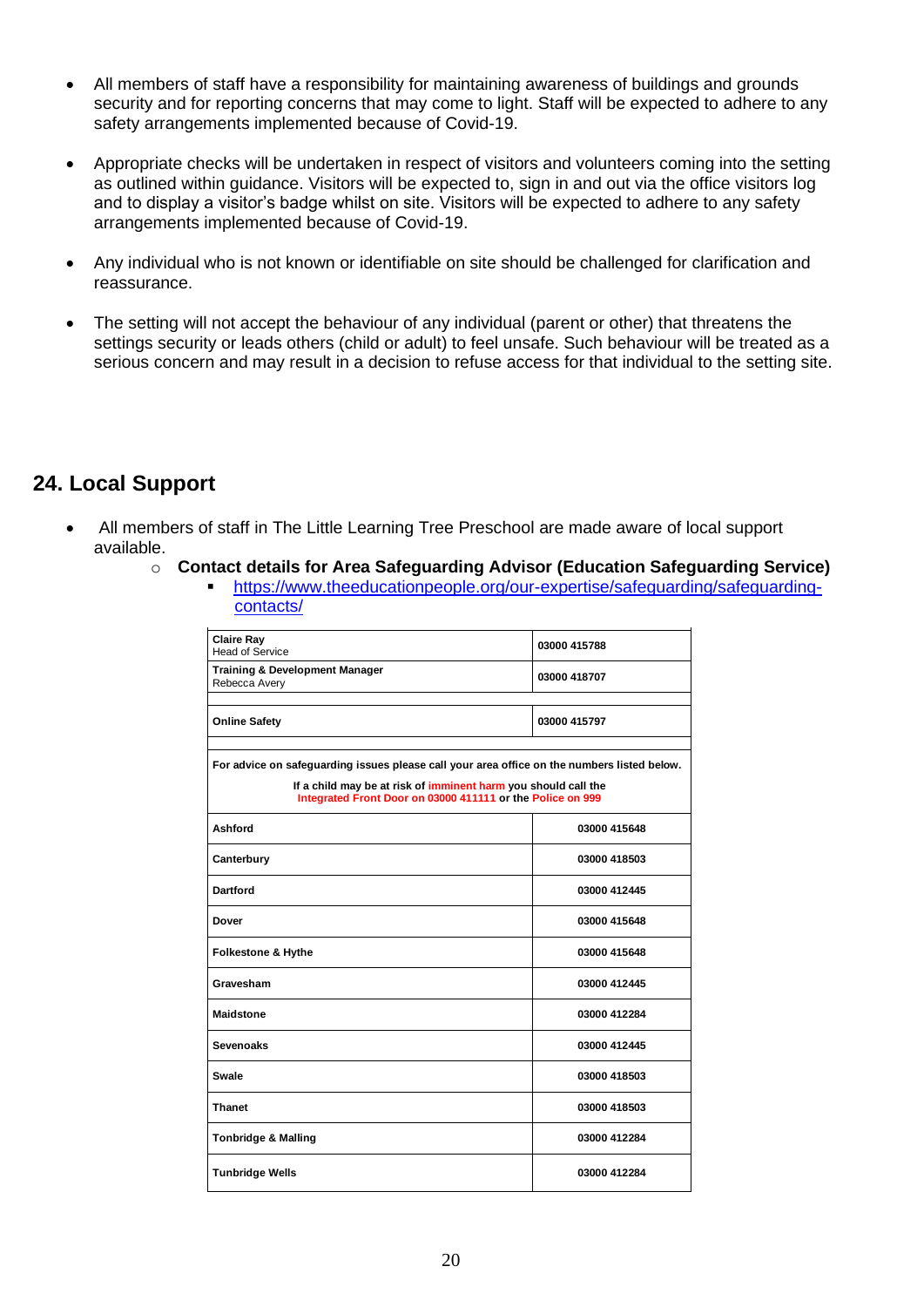#### o **Contact details for Online Safety in the Education Safeguarding Service**

- 03000 415797
- [esafetyofficer@theeducationpeople.org](mailto:esafetyofficer@theeducationpeople.org) (non-urgent issues only**)**

#### o **Contact details for the LADO**

- Telephone: 03000 410888
- **Email: [kentchildrenslado@kent.gov.uk](mailto:kentchildrenslado@kent.gov.uk)**

#### **LADO Team contact number: 03000 410888**

**If your call is urgent i.e. a child is in immediate danger and you cannot be connected to the team you should call the Integrated Front Door on**

**03000 41 11 11**

**Email: kentchildrenslado@kent.gov.uk**

**Kroner House, Eurogate Business Park, Ashford, Kent, TN24 8XU**

| <b>Prevent Education Officers</b>                                      |  |  |
|------------------------------------------------------------------------|--|--|
| North/West/ Medway - Sally Green sally.green2@kent.gov.uk 03000 413439 |  |  |
| South/East - Jill Allen jill.allen@kent.gov.uk 03000 413565            |  |  |

#### o **Integrated Children's Services**

- **•** Front door: 03000 411111
- Out of Hours Number: 03000 419191

#### o **Kent Police**

■ 101 or 999 if there is an immediate risk of harm

#### o **Kent Safeguarding Children Multi-Agency Partnership (KSCMP)**

- [kscmp@kent.gov.uk](mailto:kscmp@kent.gov.uk)
- 03000 421126
- o **Adult Safeguarding**
	- Adult Social Care via 03000 41 61 61 (text relay 18001 03000 41 61 61) or email [social.services@kent.gov.uk](mailto:social.services@kent.gov.uk)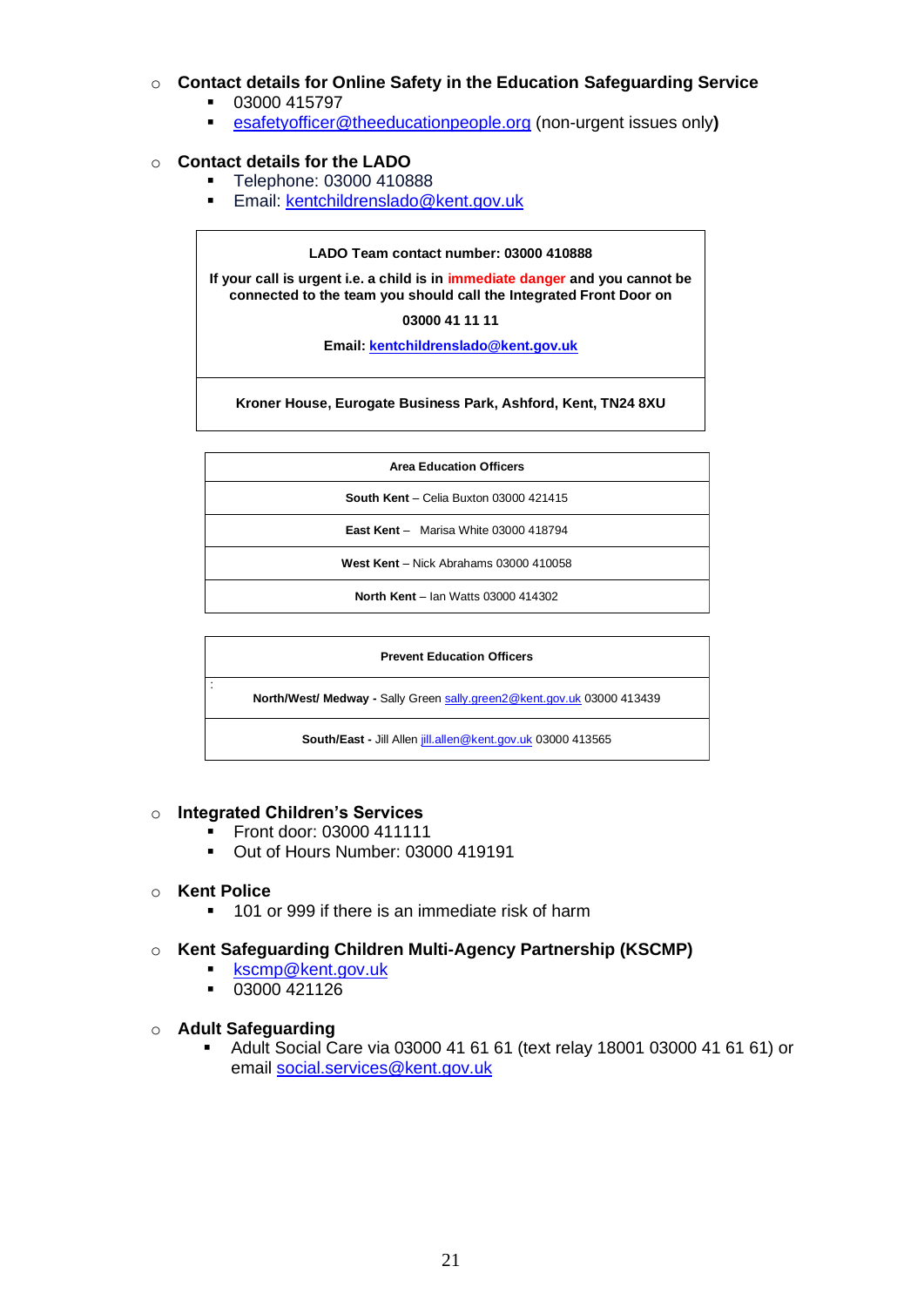### **Appendix 1: Categories of Abuse**

#### **All staff should be aware that abuse, neglect, and safeguarding issues are rarely standalone events that can be covered by one definition or label. In most cases multiple issues will overlap with one another.**

**Abuse:** a form of maltreatment of a child. Somebody may abuse or neglect a child by inflicting harm, or by failing to act to prevent harm. They may be abused by an adult or adults or another child or children. It should be noted that abuse can be carried out both on and offline and be perpetrated by men, women and children.

**Sexual abuse:** involves forcing or enticing a child or young person to take part in sexual activities, not necessarily involving a high level of violence, whether or not the child is aware of what is happening. The activities may involve physical contact, including assault by penetration (for example rape or oral sex) or non-penetrative acts such as masturbation, kissing, rubbing and touching outside of clothing. They may also include non-contact activities, such as involving children in looking at, or in the production of, sexual images, watching sexual activities, encouraging children to behave in sexually inappropriate ways, or grooming a child in preparation for abuse (including via the internet). Sexual abuse is not solely perpetrated by adult males. Women can also commit acts of sexual abuse, as can other children.

#### **Signs that MAY INDICATE Sexual Abuse**

- Sudden changes in behaviour and school performance
- Displays of affection which are sexual and age inappropriate
- Self-harm, self-mutilation or attempts at suicide
- Alluding to secrets which they cannot reveal
- Tendency to cling or need constant reassurance
- Regression to younger behaviour for example thumb sucking, playing with discarded toys, acting like a baby
- Distrust of familiar adults e.g. anxiety of being left with relatives, a child minder or lodger
- Unexplained gifts or money
- Depression and withdrawal
- Fear of undressing for PE
- Sexually transmitted disease
- Fire setting

**Physical abuse**: a form of abuse which may involve hitting, shaking, throwing, poisoning, burning or scalding, drowning, suffocating or otherwise causing physical harm to a child. Physical harm may also be caused when a parent or carer fabricates the symptoms of, or deliberately induces, illness in a child.

#### **Signs that MAY INDICATE physical abuse**

- Bruises and abrasions around the face
- Damage or injury around the mouth
- Bi-lateral injuries such as two bruised eyes
- Bruising to soft area of the face such as the cheeks
- Fingertip bruising to the front or back of torso
- **Bite marks**
- Burns or scalds (unusual patterns and spread of injuries)
- Deep contact burns such as cigarette burns
- Injuries suggesting beatings (strap marks, welts)
- Covering arms and legs even when hot
- Aggressive behaviour or severe temper outbursts.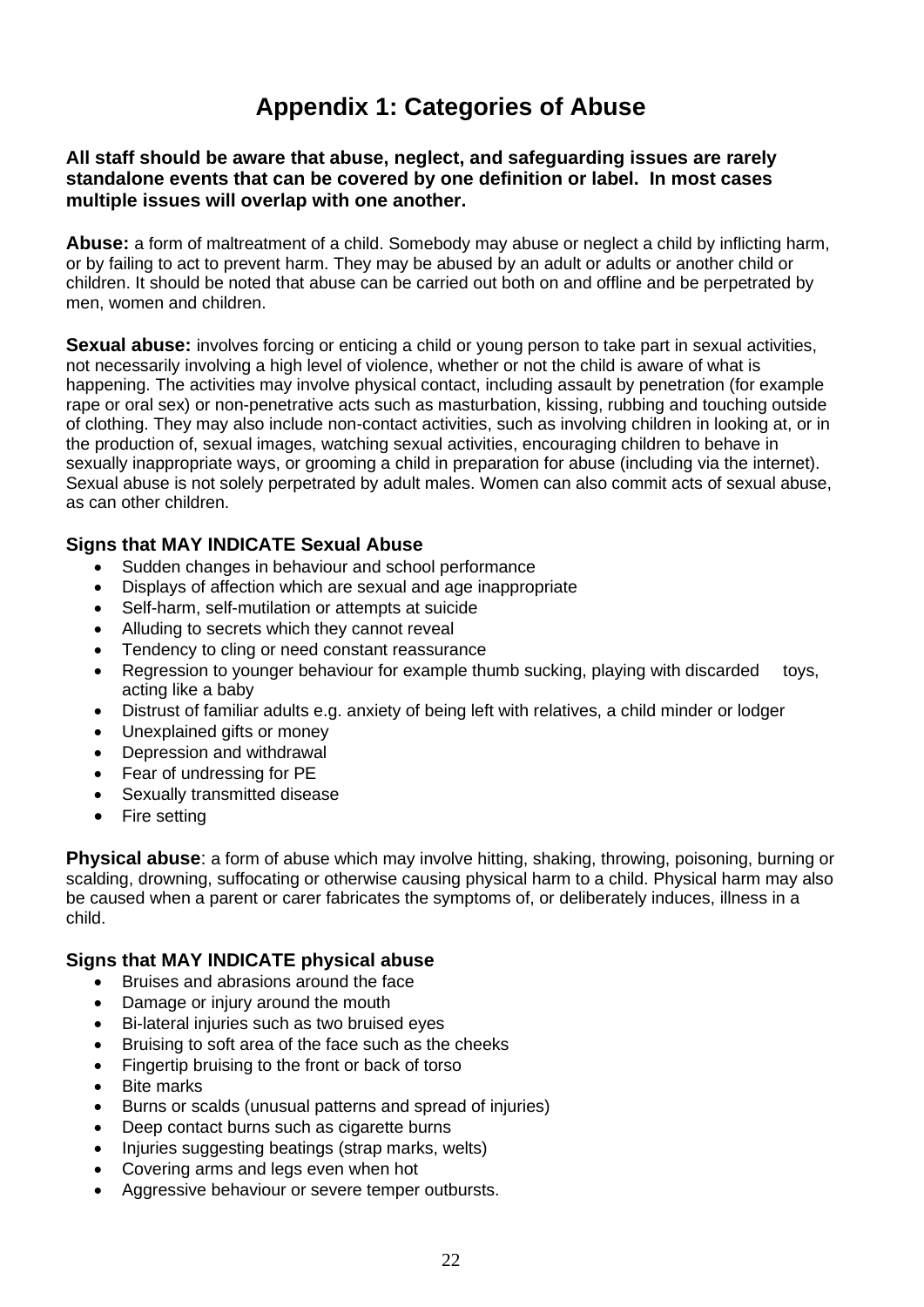• Injuries need to be accounted for. Inadequate, inconsistent or excessively plausible explanations or a delay in seeking treatment should signal concern.

**Emotional abuse:** the persistent emotional maltreatment of a child such as to cause severe and adverse effects on the child's emotional development. It may involve conveying to a child that they are worthless or unloved, inadequate, or valued only insofar as they meet the needs of another person. It may include not giving the child opportunities to express their views, deliberately silencing them or 'making fun' of what they say or how they communicate. It may feature age or developmentally inappropriate expectations being imposed on children. These may include interactions that are beyond a child's developmental capability as well as overprotection and limitation of exploration and learning, or preventing the child participating in normal social interaction. It may involve seeing or hearing the ill-treatment of another. It may involve serious bullying (including cyberbullying), causing children frequently to feel frightened or in danger, or the exploitation or corruption of children. Some level of emotional abuse is involved in all types of maltreatment of a child, although it may occur alone.

#### **Signs that MAY INDICATE emotional abuse**

- Over reaction to mistakes
- Lack of self-confidence/esteem
- Sudden speech disorders
- Self-harming
- **Eating Disorders**
- Extremes of passivity and/or aggression
- Compulsive stealing
- Drug, alcohol, solvent abuse
- Fear of parents being contacted
- Unwillingness or inability to play
- Excessive need for approval, attention and affection

**Neglect:** the persistent failure to meet a child's basic physical and/or psychological needs, likely to result in the serious impairment of the child's health or development. Neglect may occur during pregnancy as a result of maternal substance abuse. Once a child is born, neglect may involve a parent or carer failing to: provide adequate food, clothing and shelter (including exclusion from home or abandonment); protect a child from physical and emotional harm or danger; ensure adequate supervision (including the use of inadequate care-givers); or ensure access to appropriate medical care or treatment. It may also include neglect of, or unresponsiveness to, a child's basic emotional needs.

#### **Signs that MAY INDICATE neglect.**

- Constant hunger
- Poor personal hygiene
- Constant tiredness
- Inadequate clothing
- Frequent lateness or non-attendance at School
- Untreated medical problems
- Poor relationship with peers
- Compulsive stealing and scavenging
- Rocking, hair twisting and thumb sucking
- Running away
- Loss of weight or being constantly underweight
- Low self esteem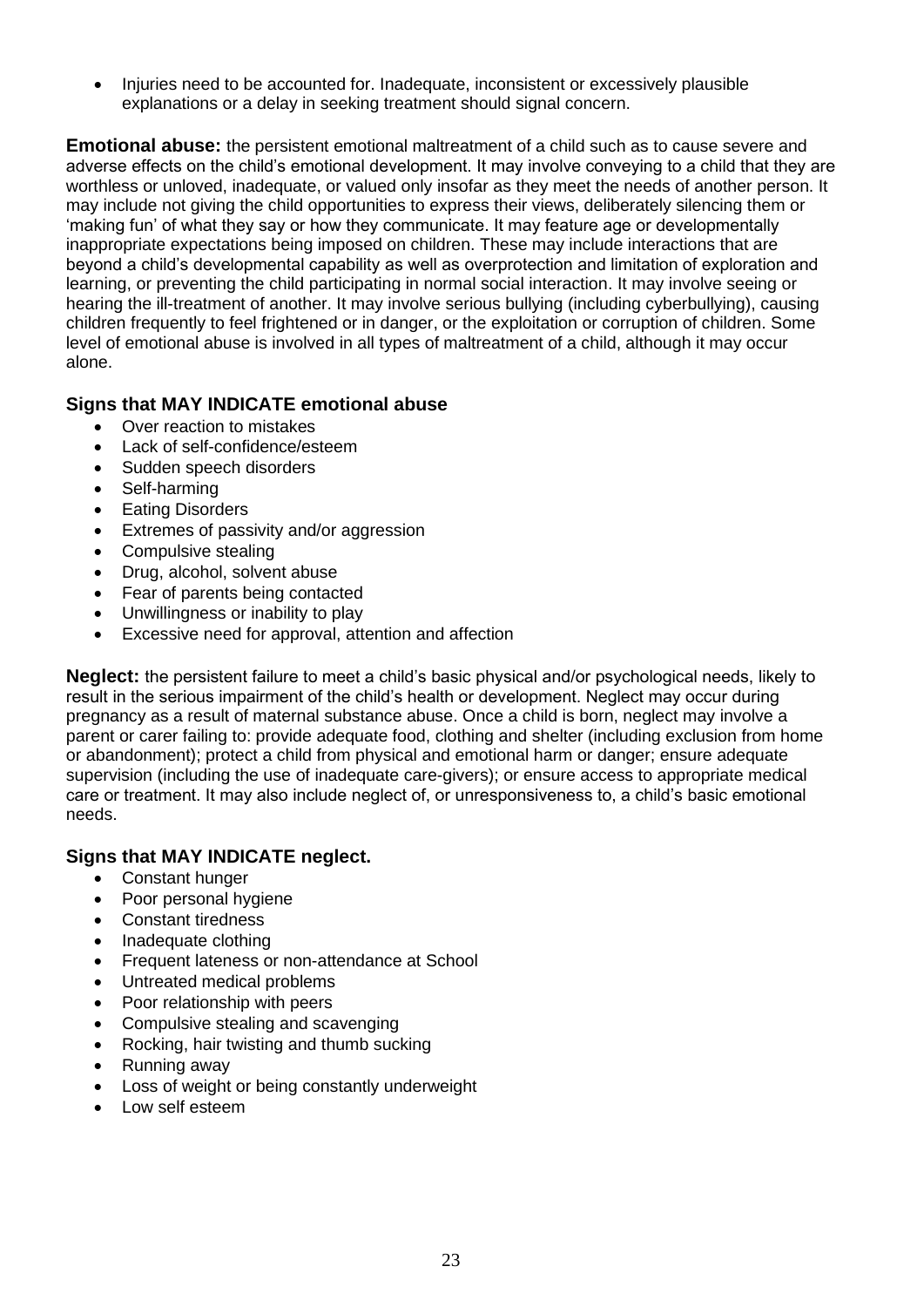#### **Appendix 2: National Support Organisations**

#### **NSPCC 'Report Abuse in Education' Helpline**

[0800 136 663](tel:0800%20136%20663) or [help@nspcc.org.uk](mailto:help@nspcc.org.uk)

#### **Support for staff**

- Education Support Partnership: [www.educationsupportpartnership.org.uk](http://www.educationsupportpartnership.org.uk/)
- Professional Online Safety Helpline: [www.saferinternet.org.uk/helpline](http://www.saferinternet.org.uk/helpline)

#### **Support for Learners**

- ChildLine: [www.childline.org.uk](http://www.childline.org.uk/)
- Papyrus: [www.papyrus-uk.org](http://www.papyrus-uk.org/)
- The Mix: [www.themix.org.uk](http://www.themix.org.uk/)
- Shout: [www.giveusashout.org](http://www.giveusashout.org/)
- Fearless: [www.fearless.org](http://www.fearless.org/)

#### **Support for adults**

- Family Lives: [www.familylives.org.uk](http://www.familylives.org.uk/)
- Crime Stoppers: [www.crimestoppers-uk.org](http://www.crimestoppers-uk.org/)
- Victim Support: [www.victimsupport.org.uk](http://www.victimsupport.org.uk/)
- The Samaritans: [www.samaritans.org](http://www.samaritans.org/)
- NAPAC (National Association for People Abused in Childhood): www.napac.org.uk
- MOSAC: [www.mosac.org.uk](http://www.mosac.org.uk/)
- Action Fraud: [www.actionfraud.police.uk](http://www.actionfraud.police.uk/)
- Shout: [www.giveusashout.org](http://www.giveusashout.org/)

#### **Support for Learning Disabilities**

- Respond: [www.respond.org.uk](http://www.respond.org.uk/)
- Mencap: [www.mencap.org.uk](http://www.mencap.org.uk/)

#### **Domestic Abuse**

- Domestic abuse services: [www.domesticabuseservices.org.uk](http://www.domesticabuseservices.org.uk/)
- Refuge: [www.refuge.org.uk](http://www.refuge.org.uk/)
- Women's Aid: [www.womensaid.org.uk](http://www.womensaid.org.uk/)
- Men's Advice Line: [www.mensadviceline.org.uk](http://www.mensadviceline.org.uk/)
- Mankind: [www.mankindcounselling.org.uk](http://www.mankindcounselling.org.uk/)
- National Domestic Abuse Helpline: [www.nationaldahelpline.org.uk](http://www.nationaldahelpline.org.uk/)
- Respect Phoneline: [https://respectphoneline.org.uk](https://respectphoneline.org.uk/)

#### **Honour Based Abuse**

- Forced Marriage Unit: [www.gov.uk/guidance/forced-marriage](http://www.gov.uk/guidance/forced-marriage)
- FGM Factsheet: [https://assets.publishing.service.gov.uk/government/uploads/system/uploads/attachment\\_data](https://assets.publishing.service.gov.uk/government/uploads/system/uploads/attachment_data/file/496415/6_1639_HO_SP_FGM_mandatory_reporting_Fact_sheet_Web.pdf) [/file/496415/6\\_1639\\_HO\\_SP\\_FGM\\_mandatory\\_reporting\\_Fact\\_sheet\\_Web.pdf](https://assets.publishing.service.gov.uk/government/uploads/system/uploads/attachment_data/file/496415/6_1639_HO_SP_FGM_mandatory_reporting_Fact_sheet_Web.pdf)
- Mandatory reporting of female genital mutilation: procedural information: [www.gov.uk/government/publications/mandatory-reporting-of-female-genital-mutilation](http://www.gov.uk/government/publications/mandatory-reporting-of-female-genital-mutilation-procedural-information)[procedural-information](http://www.gov.uk/government/publications/mandatory-reporting-of-female-genital-mutilation-procedural-information)

#### **Contextual Safeguarding, Peer on Peer abuse, Sexual Exploitation and Criminal Exploitation:**

- Contextual Safeguarding Network: [https://contextualsafeguarding.org.uk](https://contextualsafeguarding.org.uk/)
- National Crime Agency: [www.nationalcrimeagency.gov.uk/who-we-are](http://www.nationalcrimeagency.gov.uk/who-we-are)
- Rape Crisis: [https://rapecrisis.org.uk](https://rapecrisis.org.uk/)
- Lucy Faithfull Foundation: [www.lucyfaithfull.org.uk](http://www.lucyfaithfull.org.uk/)
- Brook: [www.brook.org.uk](http://www.brook.org.uk/)